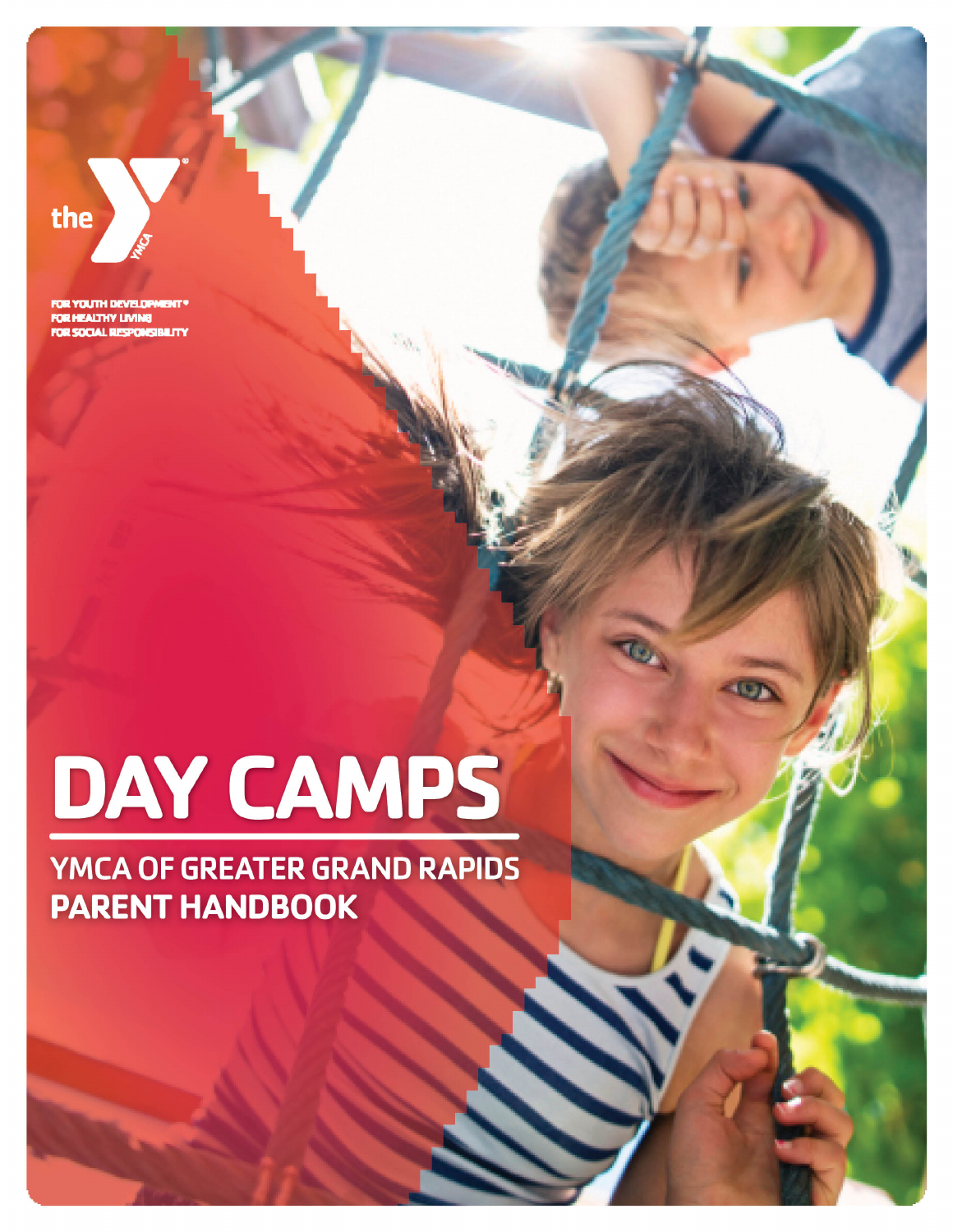

| Social Responsibility: Providing support and inspiring action in our communities 5 |
|------------------------------------------------------------------------------------|
|                                                                                    |
|                                                                                    |
|                                                                                    |
|                                                                                    |
|                                                                                    |
|                                                                                    |
|                                                                                    |
|                                                                                    |
|                                                                                    |
|                                                                                    |
|                                                                                    |
|                                                                                    |
|                                                                                    |
|                                                                                    |
|                                                                                    |
|                                                                                    |
|                                                                                    |
|                                                                                    |
|                                                                                    |
|                                                                                    |
|                                                                                    |
|                                                                                    |
|                                                                                    |
|                                                                                    |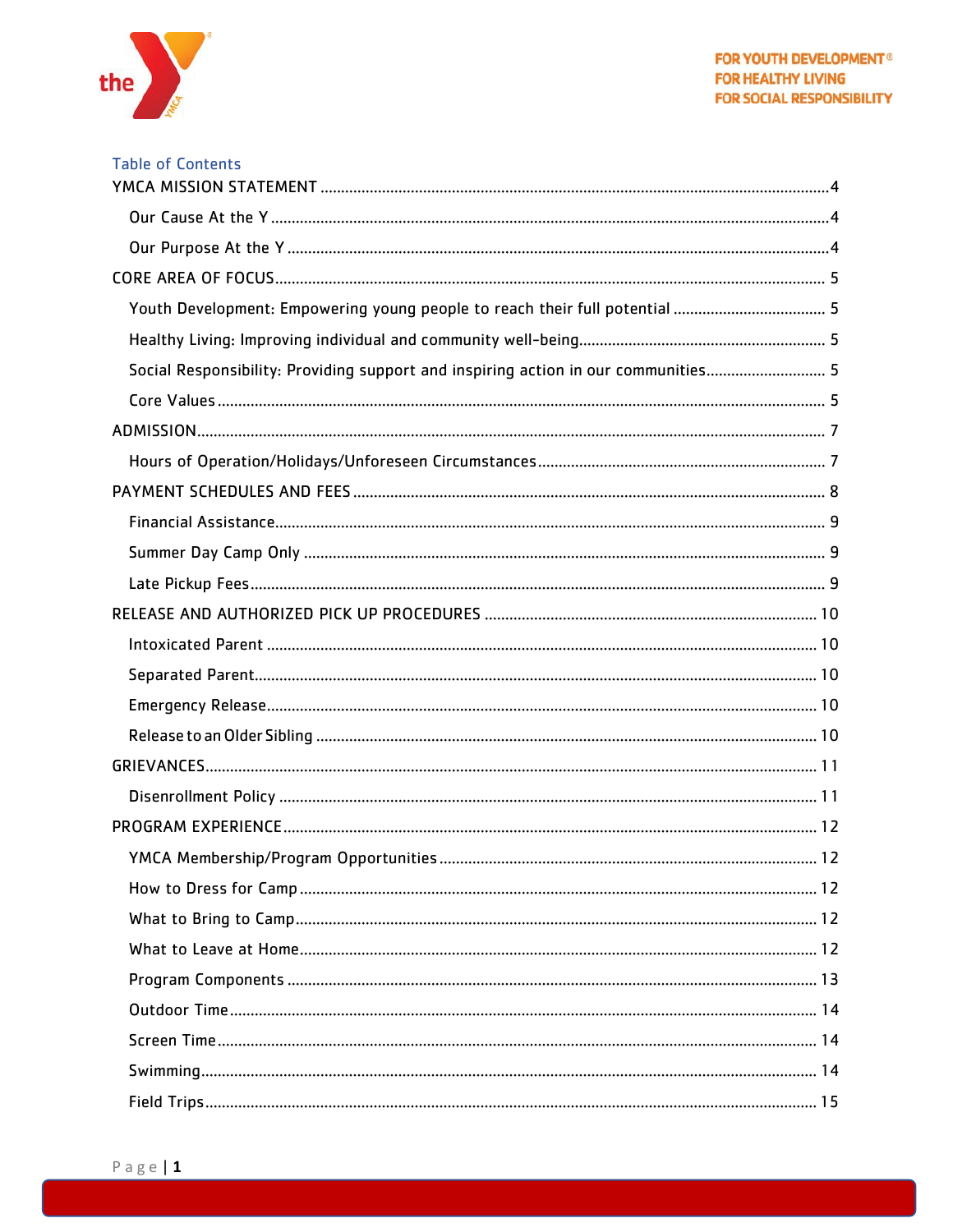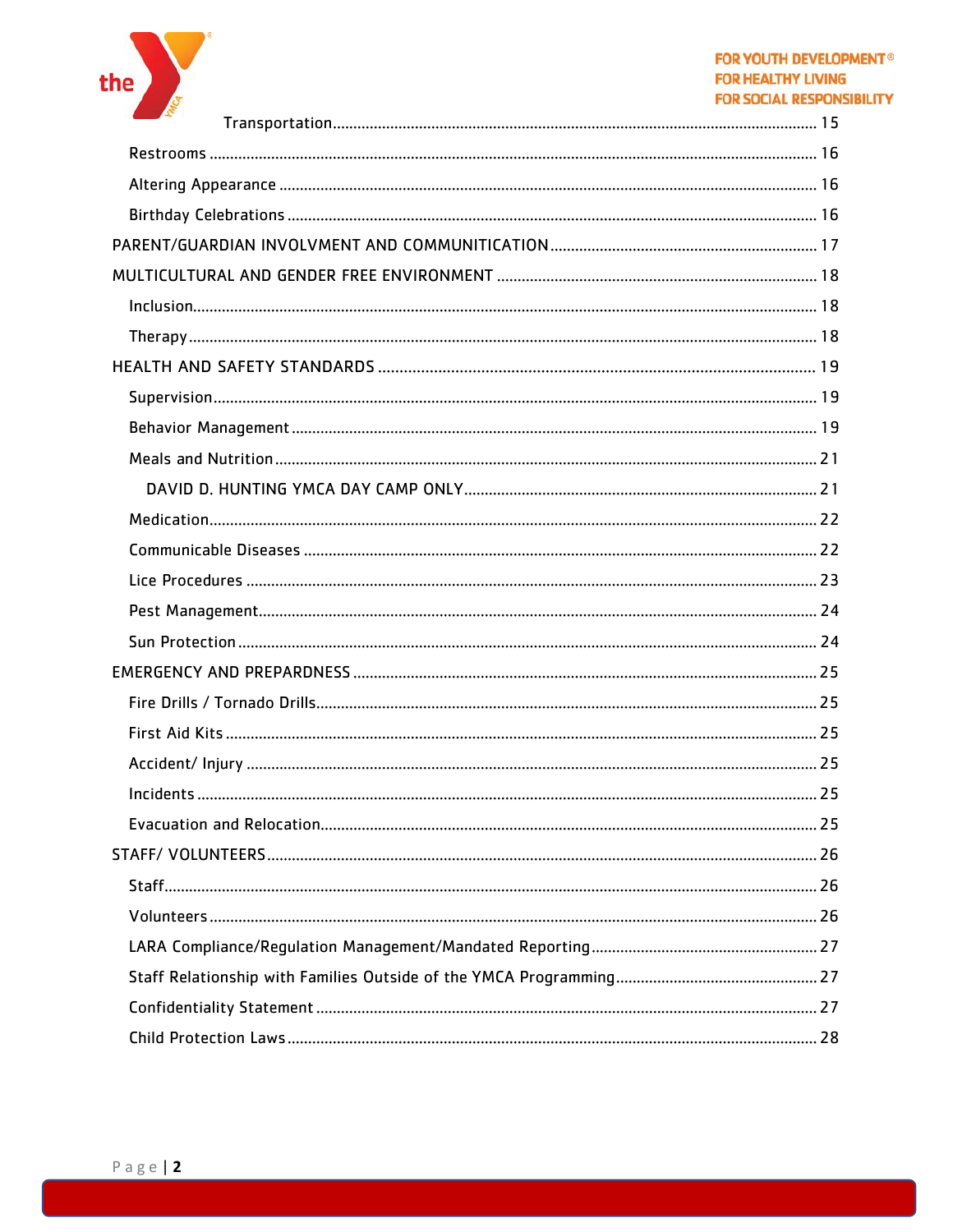

## WELCOME TO THE YMCA OF GREATER GRAND RAPIDS DAY CAMP PROGRAMS

Dear Parents,

We are committed to providing your child with a safe, enriching camp experience that incorporates the YMCA Core Values of Caring, Honesty, Respect, Responsibility, and Inclusion.

Camp is a fun place for your child to meet friends and learn new skills. Furthermore, at our Y you can also expect that your child will benefit by learning lifelong skills and building a stronger character. Through the week, campers will participate in a plethora of activities that teach our character values while being encouraged and recognized for demonstrating these values throughout their camp experience. Y character counts!

At the Y, it is vital that children are engaged in activities in which they are continuously learning and provided experiences that build self-esteem. Our camps include programs where children learn by hands on experiences, social/emotional learning and are physically active.

We know that the quality of your child's camp experience hinges on the excellence of our staff members. Because our staff team means so much to each of our campers, we focus on selecting, retaining and training the best Camp Leaders. Our staff members are engaging, energetic, fun and excited to spend each day of camp teaching your child.

You have made a great investment in your child's future!

YMCA Day Camp Leadership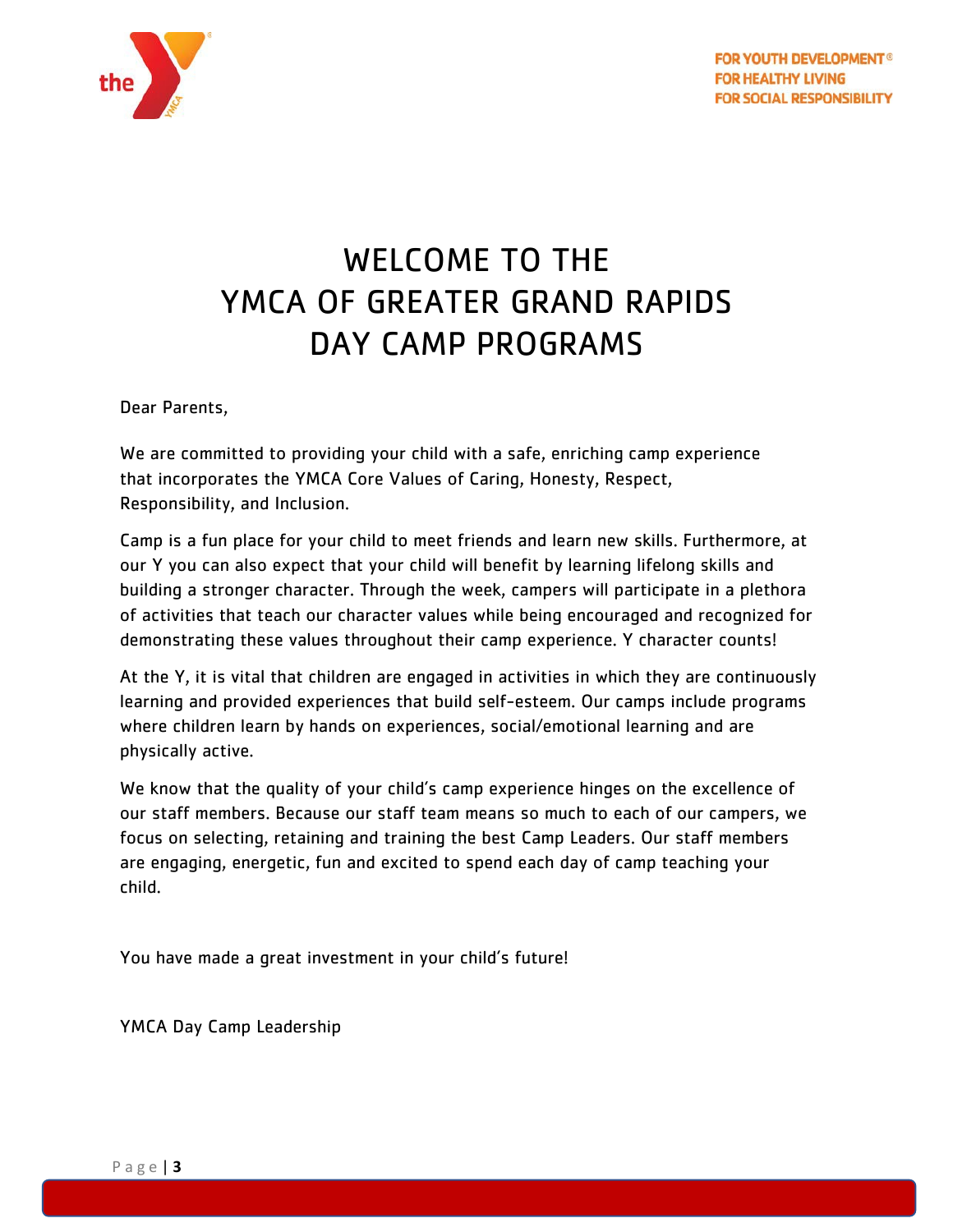

This Parent Handbook provides valuable information about your camper's activities, the program's philosophy, policies, and general information about our program. You may refer any questions regarding this handbook to the Program Director at your chosen location.

## <span id="page-4-0"></span>YMCA MISSION STATEMENT

Guided by our Christian principles, we strengthen the spirit, mind, and body of all individuals.

The YMCA opens its doors to anyone, regardless of race, gender and religion or socioeconomic background, and we are committed to serving everyone who comes in. As a result, we look to meet each person where they are, including providing opportunities for financial assistance.

#### <span id="page-4-1"></span>Our Cause At the Y

Strengthening community is our cause. We believe that positive, lasting personal and social change can only come about when we all work together to invest in our kids, our health and our neighbors. That is why we focus our work on three areas of focus, known as Pillars:

- Youth Development: Empowering young people to reach their full potential
- Healthy Living: Improving individual and community well-being
- Social Responsibility: Providing support and inspiring action in our communities

#### <span id="page-4-2"></span>Our Purpose At the Y

Our purpose is to be the most impactful convener of community resources focused on helping all youth and adults succeed and be their best selves.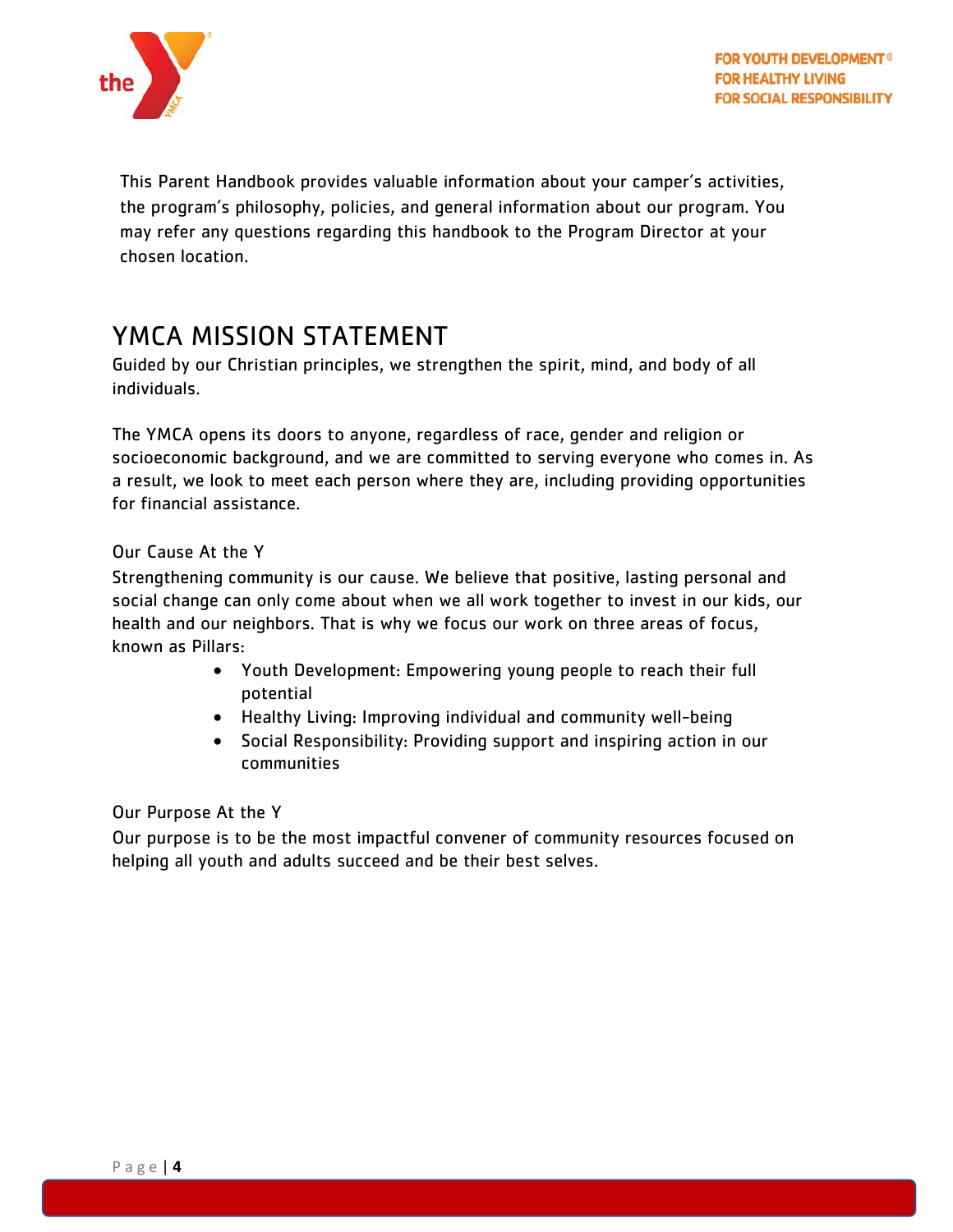

## <span id="page-5-0"></span>CORE AREA OF FOCUS

<span id="page-5-1"></span>Youth Development: Empowering young people to reach their full potential The objective of the YMCA of Greater Grand Rapids Youth Development Programs is to substantially increase our capacity to prepare children for school and to support their year-round success. We are developing evidence-based Early Learning, Out-of-School Time Learning and Summer Learning Loss Prevention curriculums to improve the academic outcomes of every child and teen in our care. Our new programming aligns the Y's strengths with key educational milestones: being ready to learn for kindergarten, reading at grade level and being academically on track in elementary school, middle school and high school.

<span id="page-5-2"></span>Healthy Living: Improving individual and community well-being

The objective of the YMCA of Greater Grand Rapids Healthy Living Pillar is to improve lifestyle health and health outcomes in West Michigan. The Y will help lead the transformation of health from a system largely focused on treatment of illnesses to a collaborative community approach that elevates well-being, prevention, and health maintenance. Our programming aligns with Y's strengths with key health and wellness milestones: achieving personal health and well-being goals, emphasizing prevention for all people including those at-risk or reclaiming health, and healthy choices are easy, accessible and affordable for all.

<span id="page-5-3"></span>Social Responsibility: Providing support and inspiring action in our communities The objective of the YMCA of Greater Grand Rapids Social Responsibility Pillar is to foster connectedness, strengthen support networks, and encourage investment in our communities. The Y will activate resources and engage people from diverse populations and perspectives for individual and collective action. Our programming aligns with the Y's strengths and seeks to address critical social issues affecting our communities. We seek to ensure diverse, underserved and isolated communities feel supported by the Y, people give their time, talent and treasure in support of community needs, and our Y convenes and collaborates to develop local, state and national solutions that address key issues facing our communities.

#### <span id="page-5-4"></span>Core Values

The YMCA partners with families to instill our mission and values in every person. Therefore, it is important for every staff member to know the mission of the YMCA, as well as the 5 core values, Honesty - Respect – Caring – Responsibility - Inclusion.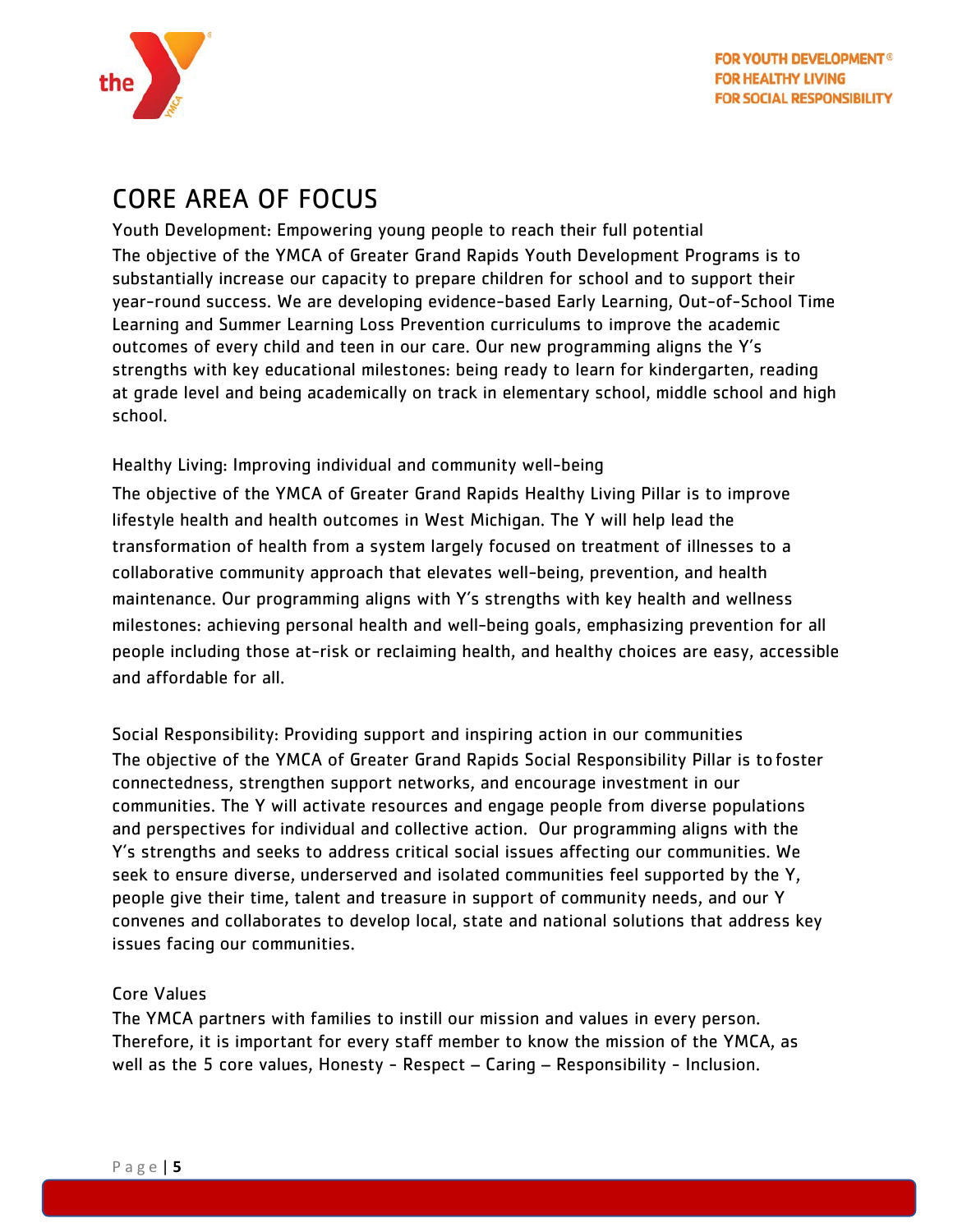

## PHILOSOPHY

YMCA day camp programs foster each child's cognitive, social-emotional and physical development through opportunities and experiences which focus on achievement, relationships and belonging.

It is our belief that each camper is a unique individual with his or her own rate of development. Our goal is to introduce the campers to as many positive experiences as possible that will assist in the development of individuality in each camper and encourage an awareness of themselves and others.

The planning of each activity is offered in a physically and emotionally safe environment consistent with evidence-based principles of youth development. Each child is encouraged to develop at his or her own unique rate by encouraging skill development and leadership opportunities.

Through the Y's day camp program, campers participate in fun and educational activities that help them with:

- ACHIEVEMENT-Learn and master skills that help them realize their passion,talents and potential.
- RELATIOINSHIP- Build friendships with new friends and staff adding to theirwellbeing.
- BELONGING- Help them feel like they belong so they feel safe, welcome andfree to express their individuality.

We are partners in your child's development. We aim to provide opportunities to strengthen the family unit and give the family and the YMCA the opportunity to work, play, learn and thrive together.

Finally, the YMCA collaborates with other organizations which are committed to serving the needs of all children and families. It is through these collaborations, a strong youth development focus and intentional program assessment that the Y delivers consistent quality programs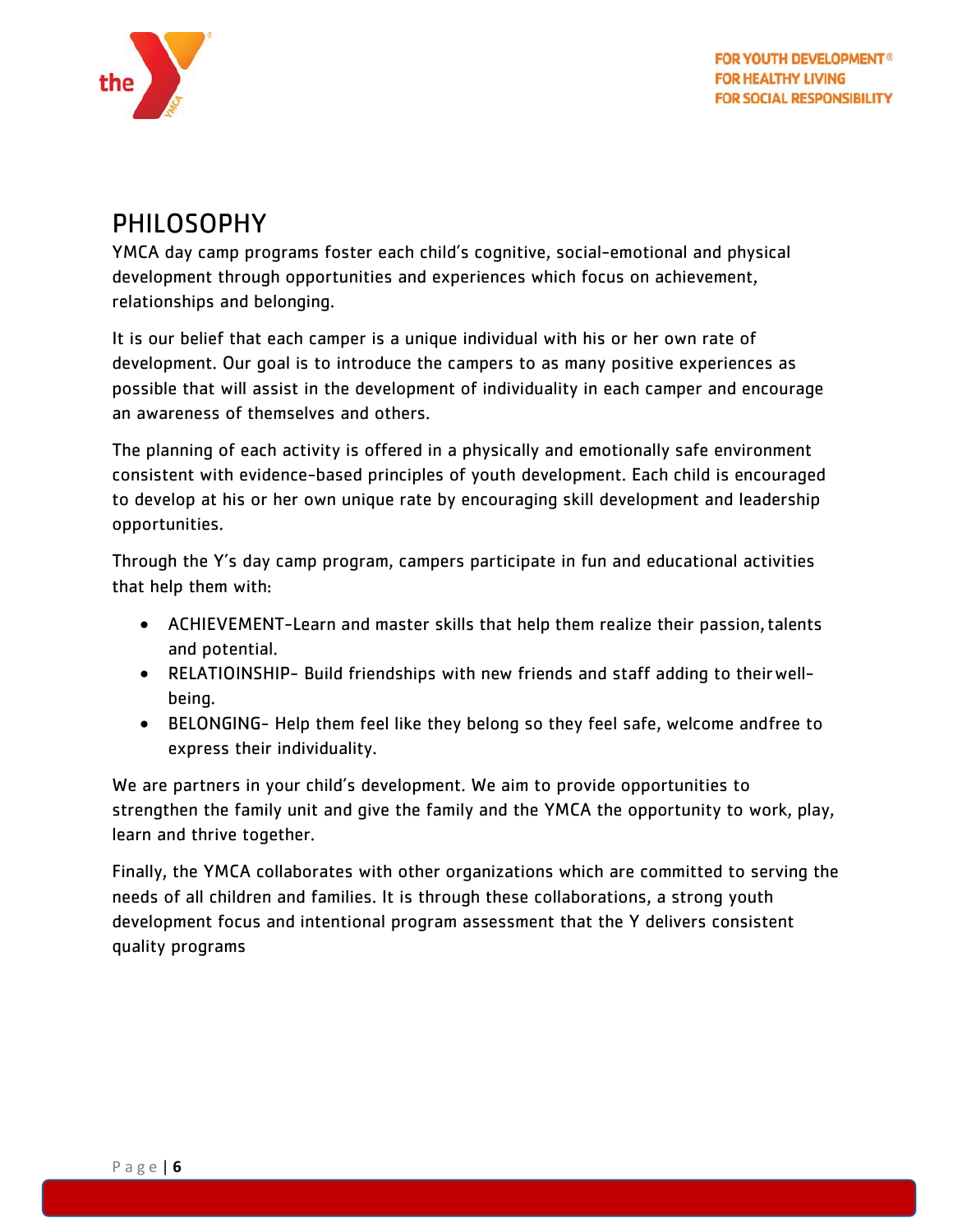

## <span id="page-7-0"></span>ADMISSION

We are committed to providing quality program experiences for all our participants. Once your child has been registered through our online system. Parents may enroll their children in either a full-time or part-time basis, depending on the availability of the program. Children will be enrolled on a first come first serve basis, regardless of nationality, race, gender or creed. Full-time enrollment will be considered first, over part-time.

Before a child can begin attending the program, it is mandatory that the program have the following items:

- Online registration
- Online enrollment packet

These online registration and enrollment packets contain pertinent information related to the needs and interest of your child. These details help us ensure that we have all necessary information to best support your child, that we are the right fit and in alignment with your families' program experience goals. We want our participants to get the most out of their time with us!

Enrollment packets are a requirement of the program. Should the enrollment packet not be completed at least three business days prior to the intended start date, your child will be unable to attend the program. Should you have any questions about the enrollment packet please contact the Program Director for your chosen location.

<span id="page-7-1"></span>Hours of Operation/Holidays/Unforeseen Circumstances

The YMCA day camps are offered in the winter, spring and summer. Depending on the holiday schedule, they are typically offered Monday- Friday.

THE DAY CAMP PROGRAMS WILL BE CLOSED ON THE FOLLOWING DAYS:

- New Year's Eve
- New Year's Day
- Independence Day
- Christmas Eve Day
- Christmas Day

The program will make every attempt to remain open. However, it reserves the right to close based on licensing recommendations and the safety of the children in our program. In the event of severe weather, closings will be posted via TV broadcastings, media websites and the YMCA website (www.grymca.org). Tuition remains the same, regardless if the program closes for any unforeseen circumstances (severe weather, power outage, as examples).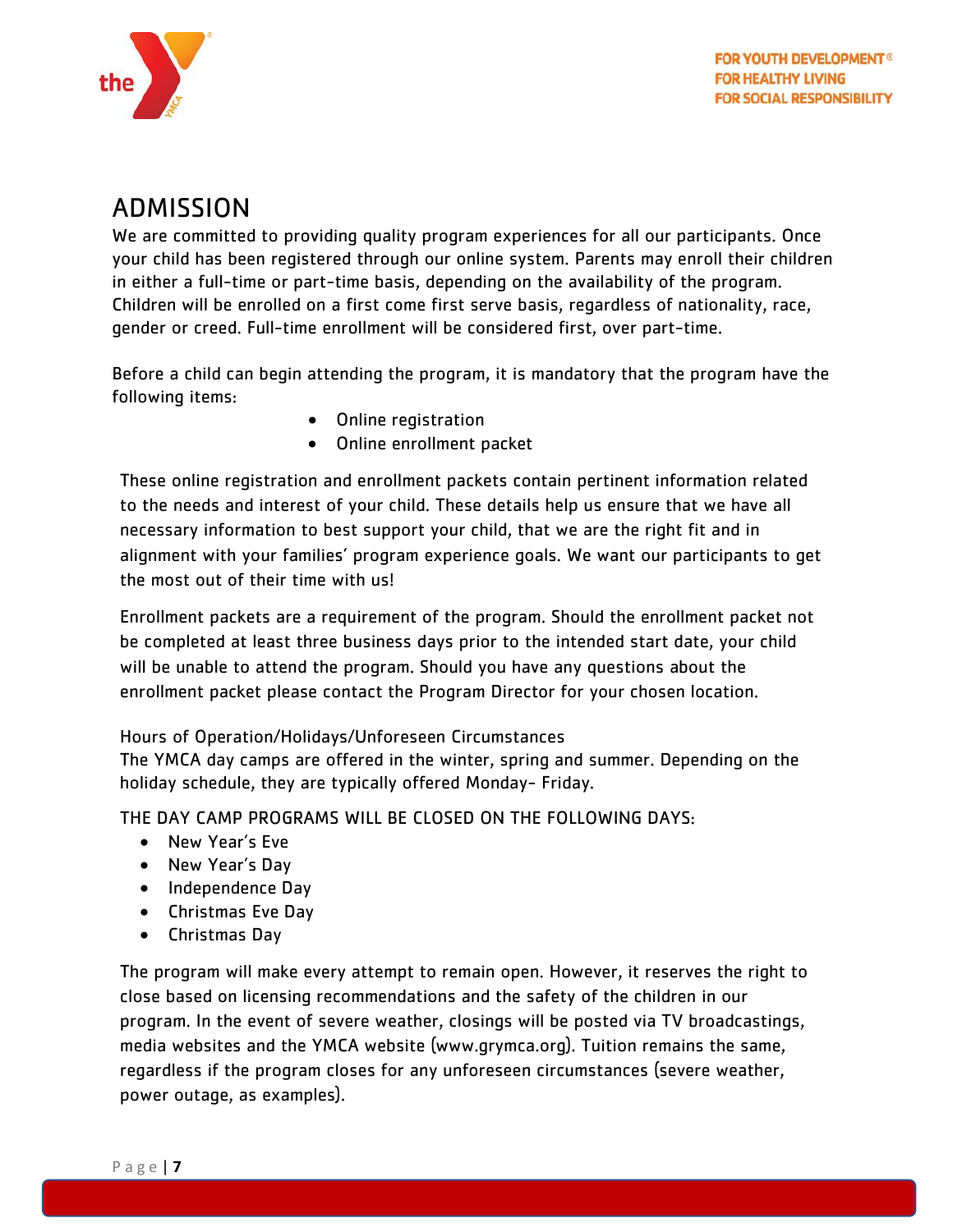

## <span id="page-8-0"></span>PAYMENT SCHEDULES AND FEES

Parents will be informed of their tuition payments, and payment due dates upon enrollment. Billing will occur according to the payment schedule you received at the time of enrollment. All funds are expected to be available on the designated draft date. If for any reason they are not available, the account will be charged a \$10 late payment fee. Three consecutive weeks of nonpayment may result in termination of enrollment. We will make every effort to work with our families in the case of challenge/hardship; families should communicate with their Directors as early as possible to explore possible solutions. Failure to keep your account current is grounds for disenrollment of your child

Program participation requires all YMCA accounts be in good standing with all balances current. Non-payment of program fees and/or membership dues will result in your child not being allowed to attend the program and could result further collection activities, until the balance is paid and current. We do not deduct absences or holidays from your fee. When you enroll, you are reserving the time, space, staff, and provisions for your child whether he/she attends or not. Please review the details below for information on the payment schedule:

- Program tuition payments are non-refundable.
- The YMCA requires 14 days' notice for any schedule changes.
- If you are choosing to dis-enroll your child, the YMCA requires 14 days' notice. \*Cancellation fee may apply.
- The enrollment packet is a requirement in completing the registration process; if the enrollment is not completed and submitted three business days prior to the start of the program your child will be unable to attend camp and will therefore be disenrolled.
- Payment is due in full 10 days prior to the start of each week.

The YMCA of Greater Grand Rapids Child Care Financial Agreement is a continuous payment plan. It is understood that this payment plan will remain in effect for as long as the child is enrolled in the YMCA Day Camp Program, or until the ACH/ credit card is cancelled or the authorization granted to the YMCA has been revoked.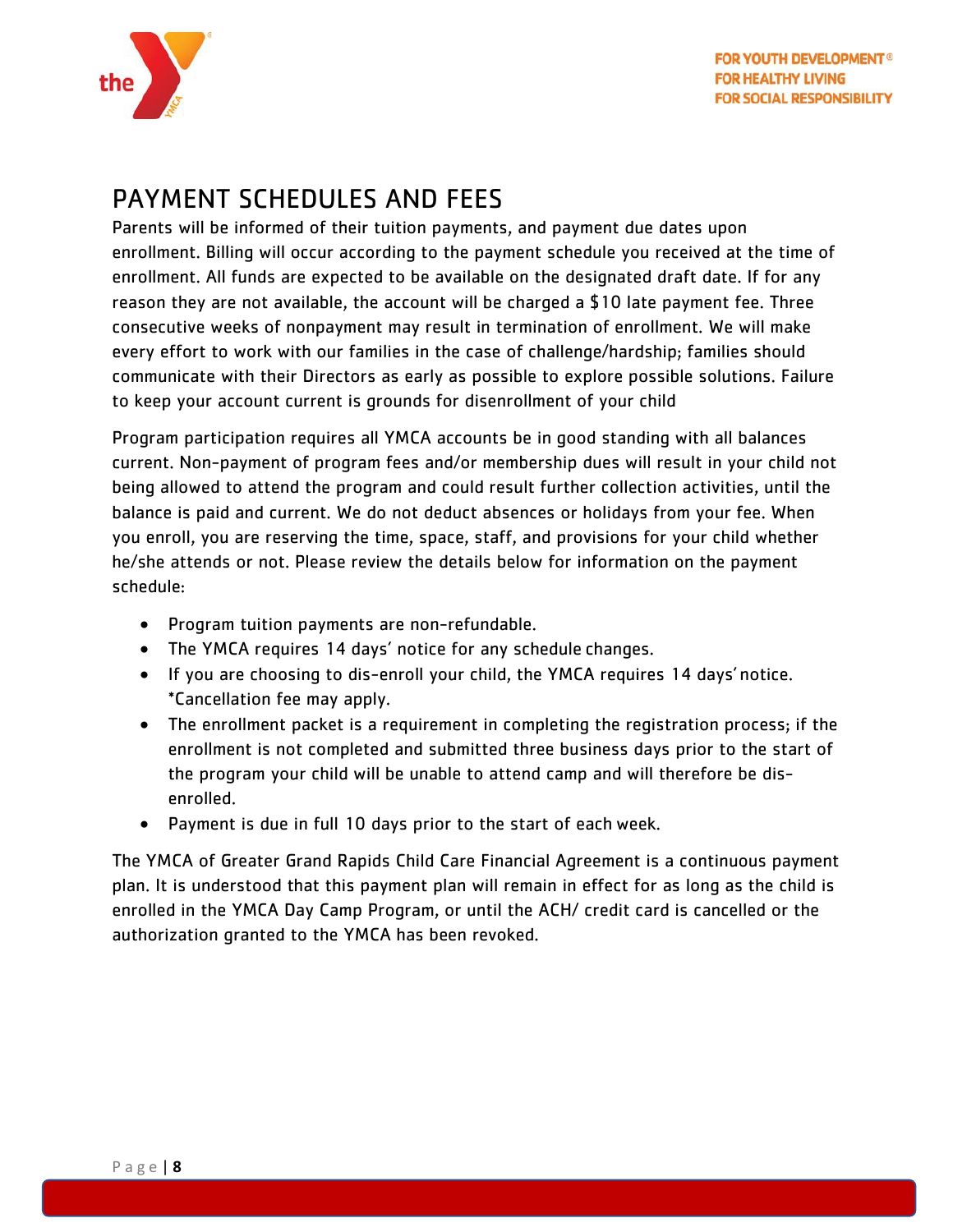

#### <span id="page-9-0"></span>Financial Assistance

We know that providing the best quality care for your child represents a financial commitment. Just as our community is full of diversity, this program has a rich diversity of families including economic diversity. The Y has scholarships available through its annual campaign to help reduce tuition. If interested in applying for assistance, please see your day camp director for the application. Parents are responsible for all co-pays that they may incur for their child's tuition. Parents are also responsible for completing all necessary paperwork.

#### <span id="page-9-1"></span>Summer Day Camp Only

The YMCA Summer Day Camp program operates using a different model and therefore, for ease of registration experience and to ensure efficiency in program logistics, this program type does not offer sibling discounts. Instead, the program offers early bird registration discounts from January- April (Ending on Healthy Kids Day) in the months leading up to Summer Day Camp.

#### <span id="page-9-2"></span>Late Pickup Fees

Please call the program if an emergency will cause you to be late picking up your child. There is a \$1.00 fee, per minute, per child, for children not picked up by the program's closing time. If a child has not been picked up within 60 minutes of the stated closing time, Y staff members will call Children's Protective Services. If a child is repeatedly left past the closing hour, the Y reserves the right to terminate the child's enrollment from the program.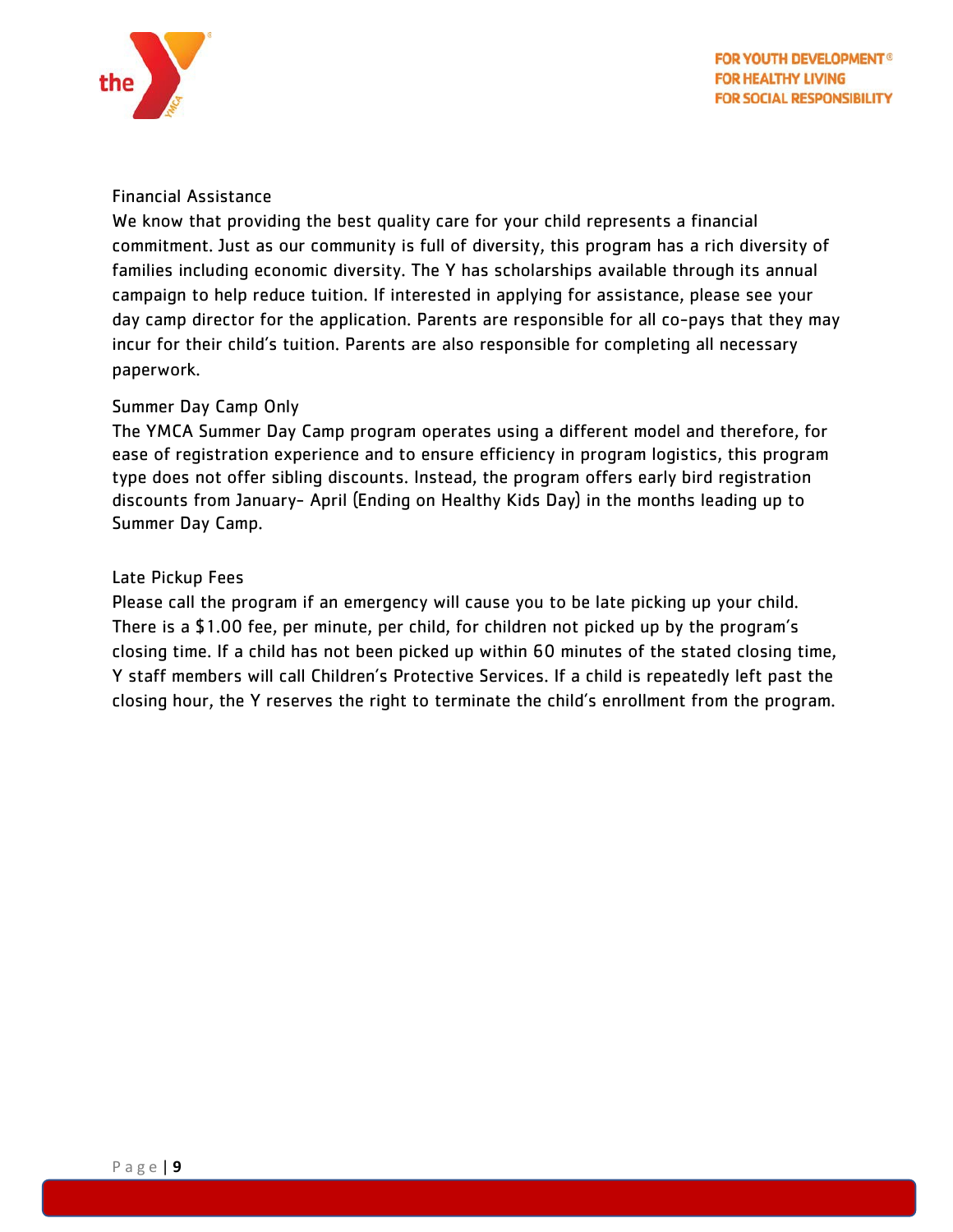

## <span id="page-10-0"></span>RELEASE AND AUTHORIZED PICK UP PROCEDURES

Children will only be released to the parties whose information was included in the enrollment packet. If there is an immediate need to authorize a different pick up, this notification should come in the form of written communication (if the information cannot be provided in writing a call to the Program Director or Site Coordinator will serve as notification). A child shall be released to either parent unless a court order prohibits release to a parent. A copy of the order specified is to be kept on file at the program. The YMCA staff are trained and required to address the following circumstances in the manner detailed below:

#### <span id="page-10-1"></span>Intoxicated Parent

If a parent arrives at the day camp site or branch to pick up a child, and appears to be intoxicated, the staff member will write down the parent's name, date and time of the incident, and give the information to the Program Director. Staff may offer to call someone else to pick up the child but are not allowed to stop the parent from leaving. The Director will follow up with the family.

#### <span id="page-10-2"></span>Separated Parent

If parents are separated, but not legally divorced, the YMCA has no right to deny access to a child from either parent. If one parent is concerned about the safety of the child when the child is with the "other" parent, action should be taken through the court system.

However, without a restraining order, the YMCA childcare staff will not prevent access to the child by either parent.

#### <span id="page-10-3"></span>Emergency Release

If a parent is unable to pick up their child, they should decide for another adult, already listed on the emergency card, to pick the child up. If this is not possible, and an adult that is not on the emergency card must pick the child up, the parent should notify the staff either in writing or over the phone. Any adult, that staff do not recognize, must show proof of photo ID.

#### <span id="page-10-4"></span>Release to an Older Sibling

If a parent wishes YMCA staff to release their child to an older sibling, they need to be at least 16 years of age and on the emergency card, or the parent must have given written prior notice.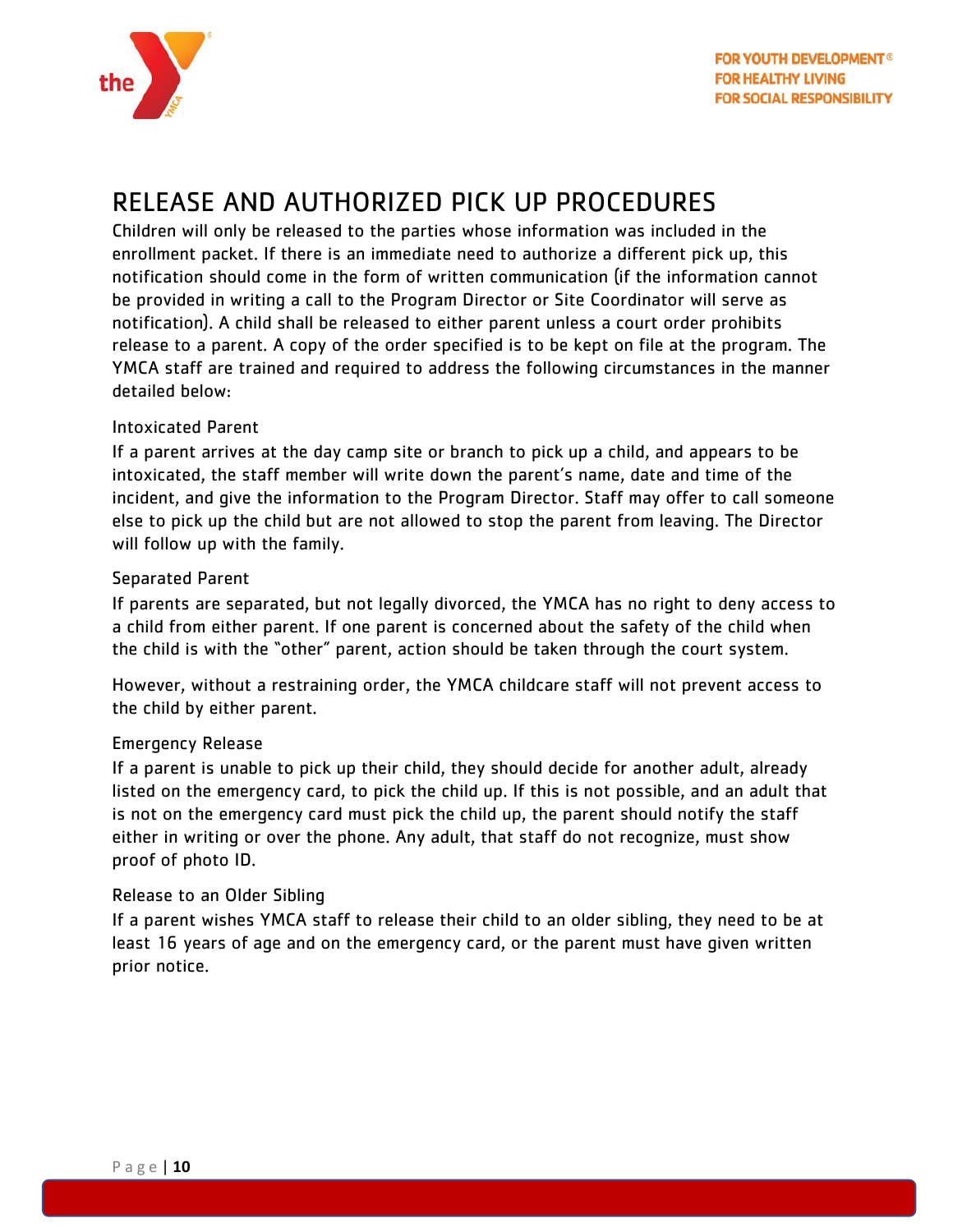

## <span id="page-11-0"></span>GRIEVANCES

We believe that communication is key for a strong teacher/family relationship. If a concern arises while your child is enrolled, we recommend the following suggestions:

Talk with the child's teacher or the program director. Try to not "drop in" to talk. Schedule a time that is convenient for both of you so you can give your undivided attention. Be clear on what your question is about. State the nature of the concern and what you would like to see happen. Be sure that when you are finished, you both are clear about what you have discussed and the desired outcomes, including time frames.

#### <span id="page-11-1"></span>Disenrollment Policy:

Due to the nature of our programming cycles, children who are removed from a YMCA program because of noncompliance with our outlined Behavior Management Policy will not be eligible to enroll in future programs (i.e. Winter Break Day Camp, Spring Break Day Camp, Summer Day Camp, Before and After School Programming) for a minimum of 6 months from date of disenrollment. After that timeframe has past, a redetermination will be made at the discretion of the Program Director. When a family wishes to re-register, a meeting with the Program Director must take place prior to program starting to discuss expectations and a trial period.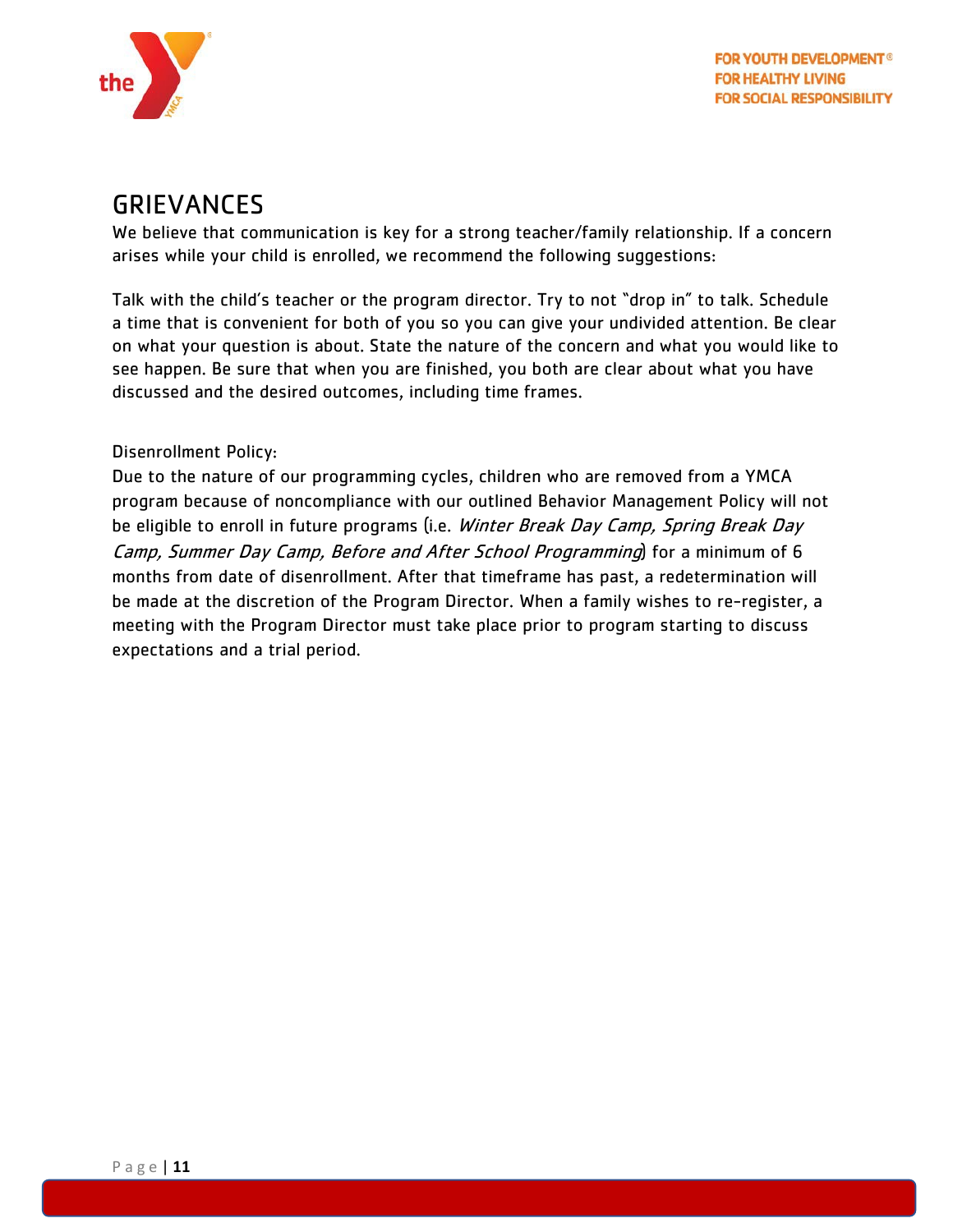

## <span id="page-12-0"></span>**PROGRAM EXPERIENCE**

#### <span id="page-12-1"></span>YMCA Membership/Program Opportunities

Each YMCA offers a variety of programs for family members, as well as individual and family memberships. We encourage families to plan healthy and fun activities for the entire family. The YMCA of Greater Grand Rapids provides a wonderful atmosphere where families can grow as a unit and improve their health by engaging in fitness/wellness activities. Please inquire about YMCA membership opportunities with your day camp director.

#### <span id="page-12-2"></span>How to Dress for Camp

Please dress your child appropriately for the weather. Keep in mind that the children will be active and may get dirty, so dress your child in clothes that are for play. Children must wear closed-toe shoes daily to camp. Remember to send a swim bag with appropriate swim gear on the days your child goes swimming. Please, clearly label your child's belongings.

<span id="page-12-3"></span>What to Bring to Camp

Please bring the following labeled items each day to camp:

- Labeled Backpack to carry belongings
- Change of clothes
- Swimsuit
- Plastic bag for wet swimsuit
- Bug Spray
- Sunscreen SPF 30+ and waterproof \* Recommended SprayOn
- Labeled water bottle
- Labeled lunch in insulated bag (no foods that require a microwave please).
	- $\circ$  \*David D. Hunting participants are provided with a lunch
- Weather appropriate attire (Winter Day Camp participants)

<span id="page-12-4"></span>What to Leave at Home

- All electronics including cell phones
- Toys: stuffed animals, action figures, etc.
- Food: candy, soda, etc.
- Money

The YMCA will not be held responsible for lost items. A day camp lost and found box will be made available during programming. Please check with staff if you need assistance. Unclaimed lost and found property will be kept for one week and then donated to local charities.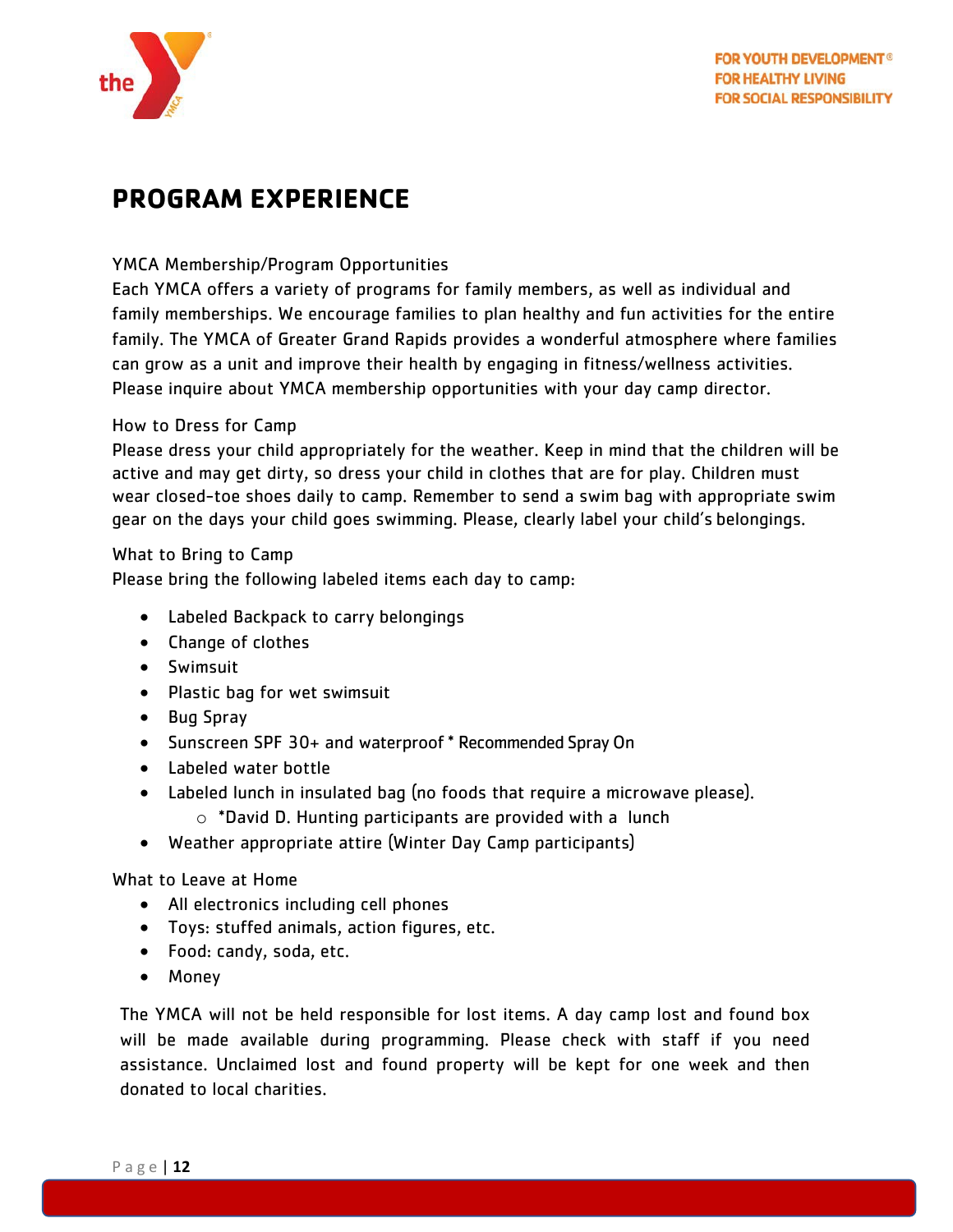

#### <span id="page-13-0"></span>Program Components

The YMCA believes that a successful day camp program will provide a safe environment for youth to participate in. Programs will include weekly-themed activities in which campers will create arts and crafts, explore science and technology, swim, participate in field trips, appreciate nature and better understand many cultures. Campers will build self-confidence, appreciate teamwork and sportsmanship while gaining independence as they challenge their mind and strengthen their bodies. We do this with trained staff that have a clear understanding of their role in fulfilling our mission and youth development core competencies. Staff have backgrounds working with children and are trained in child abuse prevention, safety and emergency procedures for all program areas and sites that adhere to all YMCA policies and state licensing standards.

We build our experience by focusing on important life skills such as, character development, wellness, reading and family engagement. You will see these skills show up in activities throughout the day

| <b>COMPONENTS</b>       | <b>PURPOSE/EXPERIENCE</b>                                                                                                |
|-------------------------|--------------------------------------------------------------------------------------------------------------------------|
| <b>BACKGROUND</b>       | Experiences made available to the children upon arrival and                                                              |
| <b>ACTIVITIES</b>       | during pick up as the day is winding down. Examples: Board                                                               |
|                         | Games, Arts and Crafts, Puzzles, Building Materials,                                                                     |
|                         | Manipulatives.                                                                                                           |
| <b>OPENING CEREMONY</b> | Large group gathering, children have the chance to learn camp<br>songs and skits. This time may also be used for program |
|                         | highlights and shout outs.                                                                                               |
| <b>HUDDLES</b>          | Group connection and review time.                                                                                        |
| <b>VARIETY</b>          | A mixed of various activities ranging from STEM- Physical                                                                |
| <b>ACTIVITIES</b>       | Activity. This time will include theme-based activities and may                                                          |
| (ROTATIONS)             | incorporate language and literacy time as well.                                                                          |
| *MASTERY ACTIVITIES     | *Time for project-based learning experience. (Focused delivery in                                                        |
|                         | Summer Day Camp). Staff facilitate through questions and                                                                 |
|                         | reminders.                                                                                                               |
| <b>CLOSING CEREMONY</b> | Large group connection to share favorite moments and<br>experiences from the day/week.                                   |

A typical day camp experience will include a combination of the following components:

\*Summer Day Camp also integrates project-based learning experiences to provide fun, engaging challenges which promote learning through play.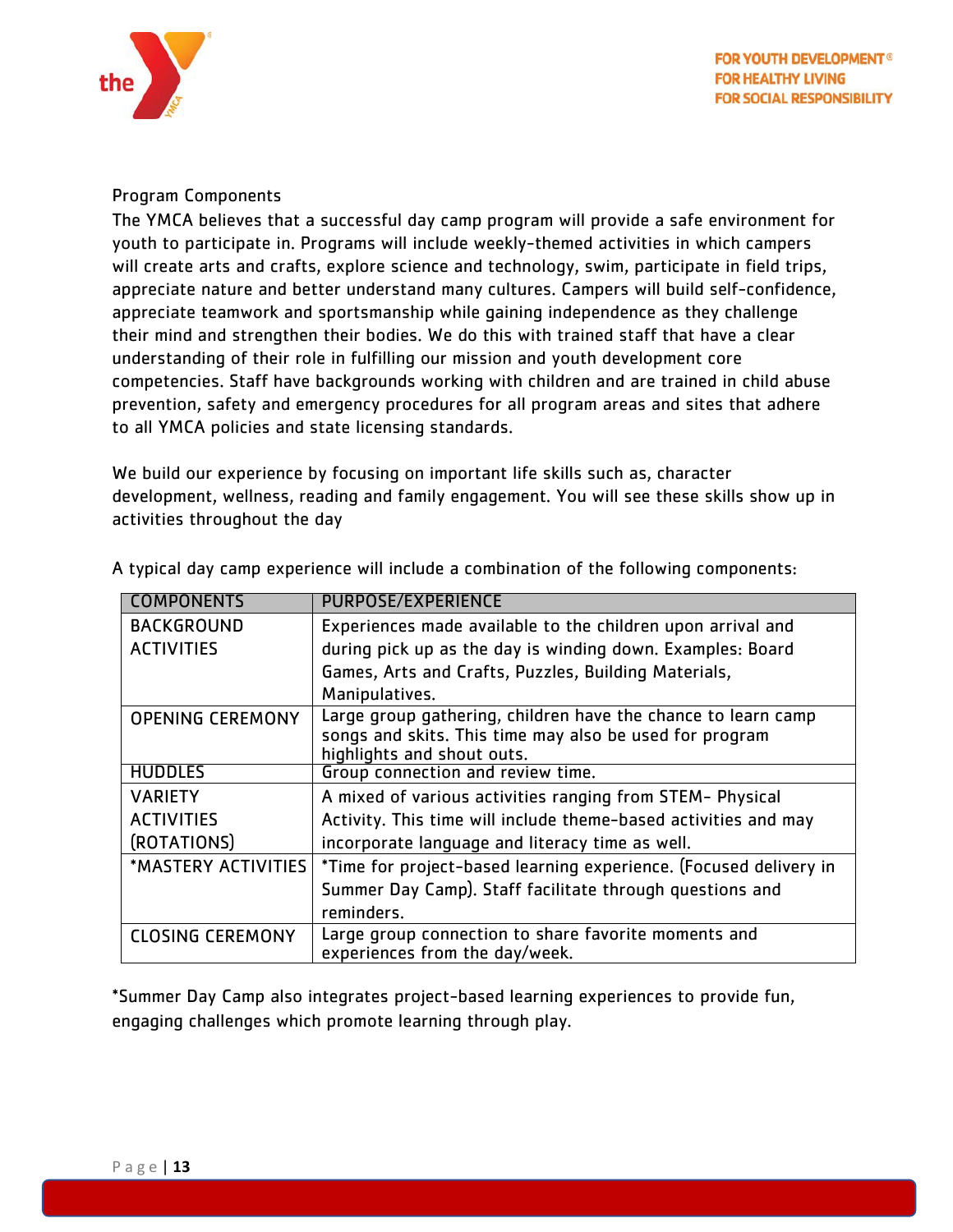

#### <span id="page-14-0"></span>Outdoor Time

Outdoor time is considered an integral part of our program. Physical activity helps children obtain fine and gross motor skill development and coordination, which are necessary to reach developmental milestones. Daily moderate to vigorous activity will be provided outdoors whenever possible, which helps increase your child's heart rate. In addition, activities and games that build bone and muscle will be incorporated into the daily schedule. Campers will be required to dress appropriately for the weather. Extreme temperatures may determine limited outdoor playtime. It is assumed that if the child is well enough to attend the program, he/she is well enough to go outside. All Day Camp programs are required to be outside 51% of the time – weather dependent.

#### <span id="page-14-1"></span>Screen Time

The Y is committed to the well-being of the children in our communities. We are part of a national initiative led by YMCA of the USA, and adhere to the Healthy Eating, Physical Activity Standards. Screen time is permitted in limited dosage, short videos or movies (rated G only) content must be related to weekly theme or special event(s) and must include program director approval and parent notification. Parent notification can be met by including the details/activity on the curriculum calendar, if the information has not been made available on the calendar a notification must be sent.

#### <span id="page-14-2"></span>Swimming

All campers that want to swim in the deep end are required to take a swim test before swimming in a YMCA pool. The swim test consists of jumping in deep water, returning to the surface, swimming the length of the pool (20-26 yards depending on branch), and treading water for 60 seconds. If a camper is unable to pass this test or if a camper chooses not to take the swim test and cannot stand comfortably in the water (water no higher than armpits), he or she will be required to wear a life jacket in the pool and will stay in the closely supervised shallow end of the pool. In order to keep your camper safe, they may be required to take the swim test frequently. Staff are also expected to supervise the groups swimming by engaging with the campers in the pool, as well as monitoring the pool area with children that are not swimming.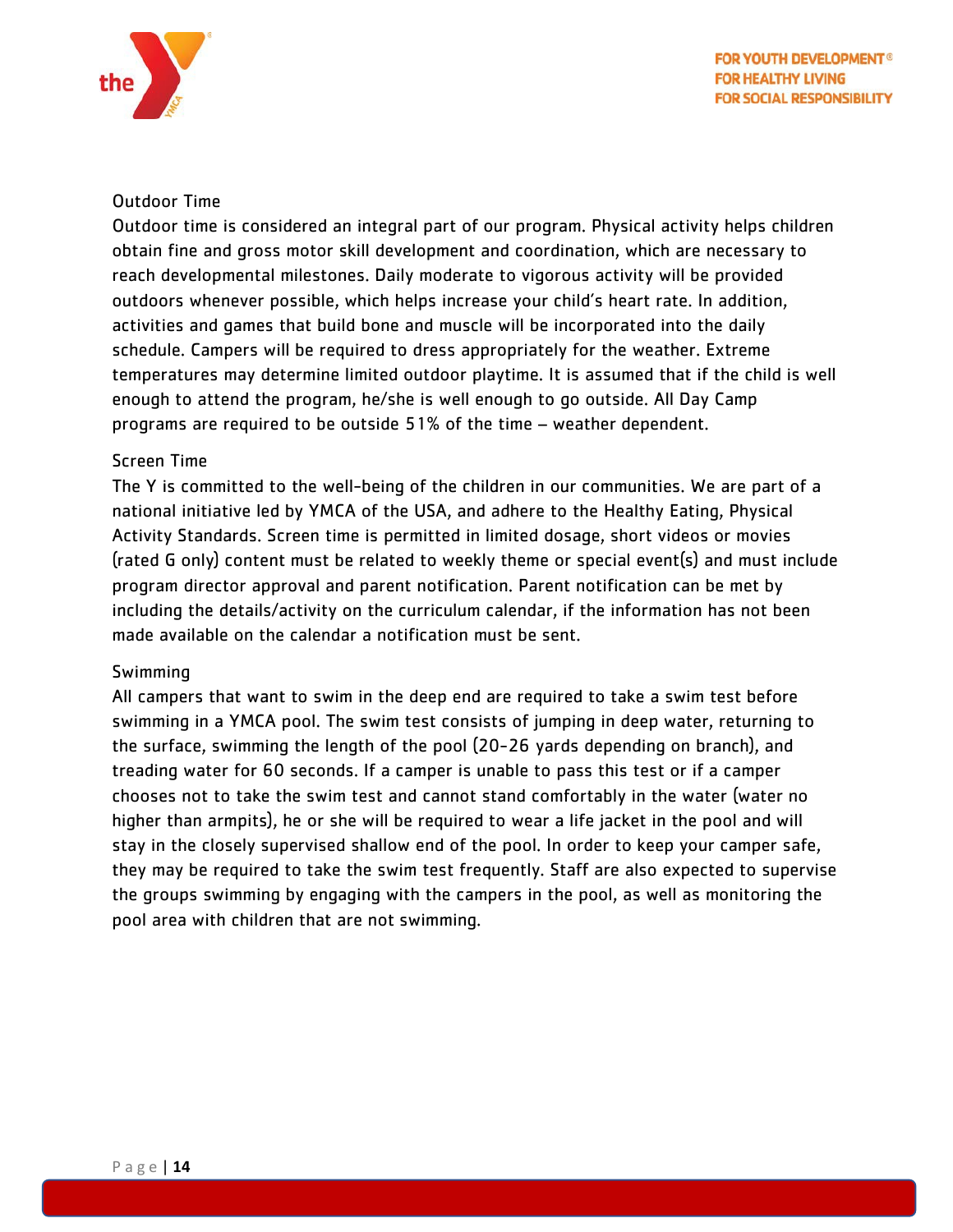

#### <span id="page-15-0"></span>Field Trips

Field trips are an excellent opportunity to enhance learning and to introduce a new and different location or experience to the campers. The field trips may be walking trips or involve transportation which will be arranged by the YMCA. Parents will receive prior notice of all field trips. In addition, parents are welcome to join us on any of the field trips. When we are on field trips, we take health information and medication with us. While on the trip, attendance is taken frequently with a "name-to-face-check" process, which means staff are not just calling names and waiting for an acknowledgement. They are looking for the child who is saying it. This process is used many times throughout the day, as well as during loading and unloading the busses. Please pay close attention to weekly schedules to ensure you do not miss the departure of a field trip.

Parents will be responsible for transporting their child to the field trip location if the child arrives after the bus has departed.

#### <span id="page-15-1"></span>**Transportation**

YMCA day camp programs will utilize YMCA busses or contract transportation services from an outside vendor (Dean, school district or other bussing). All busses are inspected by the Michigan State Police, have appropriate driver background checks and carry first aid kits for emergencies. All campers will be informed of expectations when traveling to and from field trips.

These will include but are not limited to:

- Loading and unloading in an orderly manner
- Remain seated while the bus is in motion
- Keep head, hands, arms, feet inside the bus always
- Conversations will be kept at an appropriate noise level and offensive language will not be tolerated
- Damage to seats or other bus equipment will be paid for by camper's parent/guardian
- Hold all possessions to avoid items rolling on the floor or being lost
- Fighting or horseplay is not permitted WEAPONS OF ANY KIND ARE NOT TOLERATED

The Y reserves the right to suspend or dis-enroll a child if safety policies are notfollowed.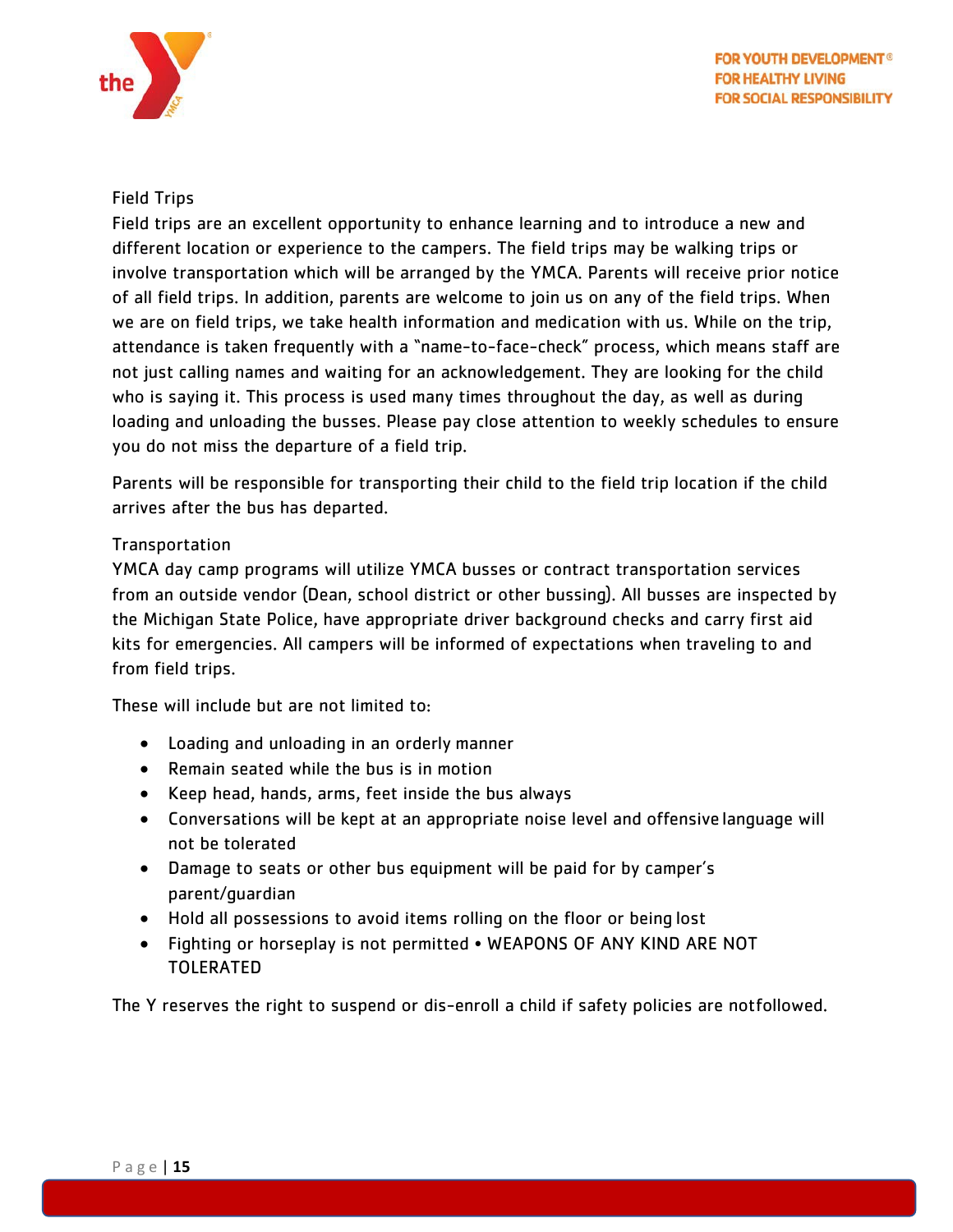

#### <span id="page-16-0"></span>Restrooms

Participants attending our day camp programs are expected to be able to use the restrooms independently. This is only adjusted when a further conversation with the program leadership has taken place and other supports/systems have been agreed to and established.

In serving the day camp age group, the YMCA recognizes the importance of the child's privacy and therefore staff are only expected to support the child in very rare occasions for something minimal (possible helping to button pants once the child has made multiple efforts to do this independently).

#### <span id="page-16-1"></span>Altering Appearance

Childcare staff members doing children's hair, adding nail polish, or other means of altering a child's appearance can be perceived differently from family to family. If a program requires long hair to be in a ponytail for swimming, or may have a hair salon in the dramatic play area etc. parent approval is required prior to engaging in the activity. We need to ensure we have parents' verbal consent to do the child's hair (comb out, braid, ponytails, etc.) or polishing nails, or any other means of altering a child's appearance.

#### <span id="page-16-2"></span>Birthday Celebrations

In support of our core areas of focus, the YMCA celebrates the milestones of each child in our program. Our locations strive to acknowledge a child's birthday in a way which supports creating equitable experiences and lifelong healthy habits. We serve a diverse community which means every child may have varying access to resources and may also have different personal needs and dietary restrictions. For this we discourage families from bringing in items such as goody bags, homemade sweets and snacks. We ask that families work in coordination with the program leadership to determine what celebratory items are most appropriate for the program. This may mean encouraging families to bring in items which enhance the curriculum and enrichment activities.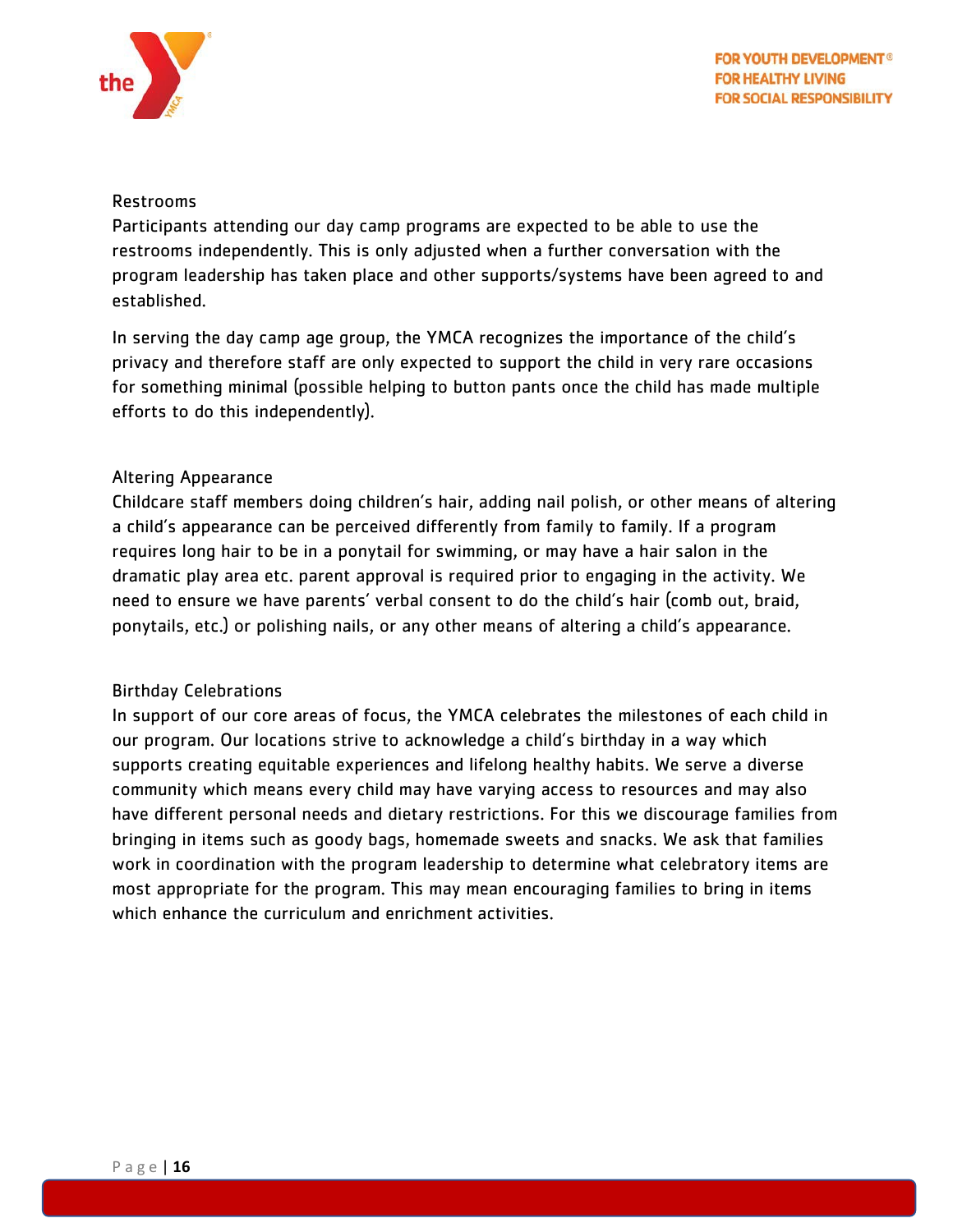

## <span id="page-17-0"></span>PARENT/GUARDIAN INVOLVMENT AND COMMUNITICATION

The YMCA is committed to maintaining close, positive relationships with the parents of every child enrolled in our program. We strive to include family culture, language, and experiences as part of our curriculum and daily routines. Staff are required to communicate daily with the families and other staff members, in a positive and professional manner.

General information as it relates to the classroom/program experience should be shared during parent interactions discussing things related to the child's overall experience in programming. If a child is admitted to the program requiring special accommodations a daily report describing the following information must be shared with the parent:

- Food intake; time, type of food, and amount eaten.
- Developmental milestones.
- Changes in the child's usual behaviors.

We want to encourage participation and awareness of our program experience. Teams are expected to work collaboratively to send out regular communication. Communication should come in various forms:

- Overall program updates, highlights and needs (typically done in newsletter format) monthly at minimum.
- Program specific curriculum, events, updates, highlights and needs (typically offered by way of program communication areas).
- Memos and notifications for immediate needs and program changes.
- Volunteer opportunities (typically offered in a "Ways to Engage" board/communication area)
- Ouch reports (Parents will be notified the same day an incident or injury has occurred.
- Field Trips
- Changes to program operations such as holidays and closures.

Photos of children taken by the YMCA and/or taken by the family are not to be shared on social media unless we have written consent from the families of all children in the photo. Family members may be reminded by the staff that they will not be able to take the photo if other children in the picture should not be photographed. The program director will have a list of children approved to be photographed.

Hello Cards are posted in each programming site to help families identify their child's caregivers and program staff. Each staff member will have their Picture and Information posted within their first week of work, this is a great way for families, guests and volunteers to meet and learn more about our team.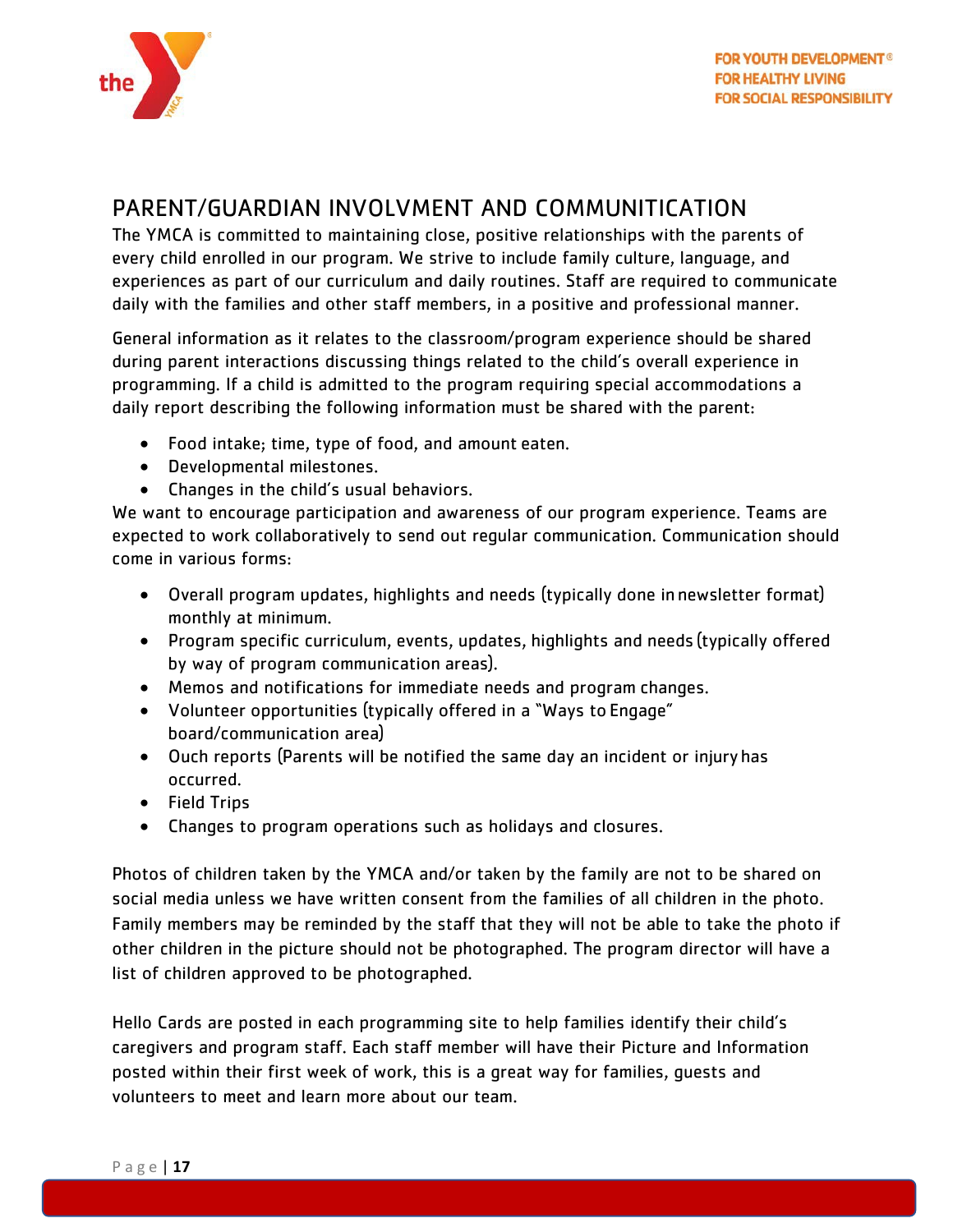

### <span id="page-18-0"></span>MULTICULTURAL AND GENDER FREE ENVIRONMENT

The YMCA encourages diversity within our program. We offer an anti-bias curriculum and encourage families to share their cultures with the children. Books, activities, posters and foods provide the children with a chance to experience a range of culture.

#### <span id="page-18-1"></span>Inclusion

The YMCA is inclusive and makes every attempt to reasonably accommodate any child based on whatever their needs may be. Whenever possible, YMCA programs will work in partnership with the families to ensure an impactful experience may be provided for any child who needs extra support and attention for developmental and/or physical growth. We are open to working with any additional professional supports which have been secured by the parents. Our goal is to work together to create thoughtful approaches that are in the best interest of the child. At the time of enrollment, families are expected to share additional information about their child's needs with the staff. Program Directors will review all child enrollment information including the Health and Behavioral Notification form and communicate this information to staff.

#### <span id="page-18-2"></span>Therapy

At times students may be scheduled for behavioral, physical, occupational or speech therapy. YMCA programs will make every effort to accommodate therapists and to make time and space available for treatments. If a child receives therapy, parents must contact the program prior to treatment so they can schedule treatment times that are most appropriate for the student, as well as the other program participants. A visible space must be used. Therapist must sign in and out in volunteer logbook.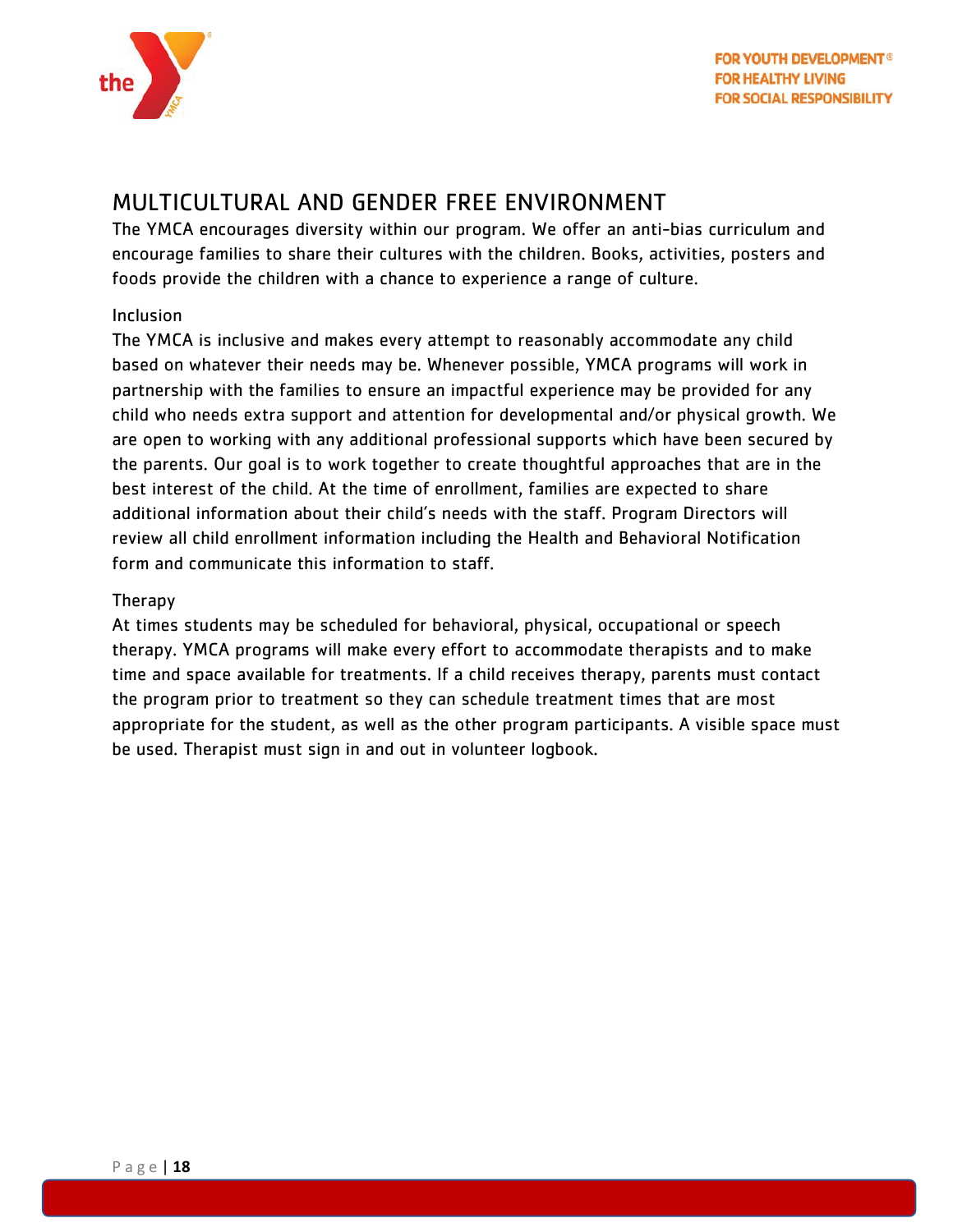

## <span id="page-19-0"></span>HEALTH AND SAFETY STANDARDS

#### <span id="page-19-1"></span>**Supervision**

We understand that safety is the number one objective. The day camp program shall provide appropriate care and supervision, by sight and sound of children, always. The ratio of teachers to children present always shall be based upon the following provisions:

- Following LARA camp licensing requirements of one staff person for every 10 children. For programs that fall under a day camp license, (program is required to be outside 51% of the time)
- Following LARA childcare licensing requirements of one staff person for every18 children. For programs that fall under a childcare license.

#### <span id="page-19-2"></span>Behavior Management

Self-management skills and positive social interactions among children and adults are encouraged and maximize everyone's enjoyment of the program. The Y programs use positive guidance methods including reminders, distraction, logical consequences and redirection. Self-management skills are taught according to the following guidelines:

- Consistent rules are clearly stated. Children are expected to work and play within known limits.
- Participants are expected to listen actively and cooperate with peers.
- Participants are expected to listen to their staff leads and be participatory.
- Participants are expected to respect the personal space and feelings of their fellow campers and staff.
- Participants are expected to work with their groups to create environments which are welcoming for all.
- Behavior expected of children is age appropriate and according to their developmental level.

An atmosphere of trust is established for children to know that they will not be hurt nor allowed to hurt others. Staff members strive to help children become acquainted with themselves and their feelings. This will help them learn to cope with their feelings and control them responsibly.

Any child exhibiting negative, derogatory, harmful behavior, especially when becoming a pattern of behavior may be asked to leave the program. Staff will ensure the guardian is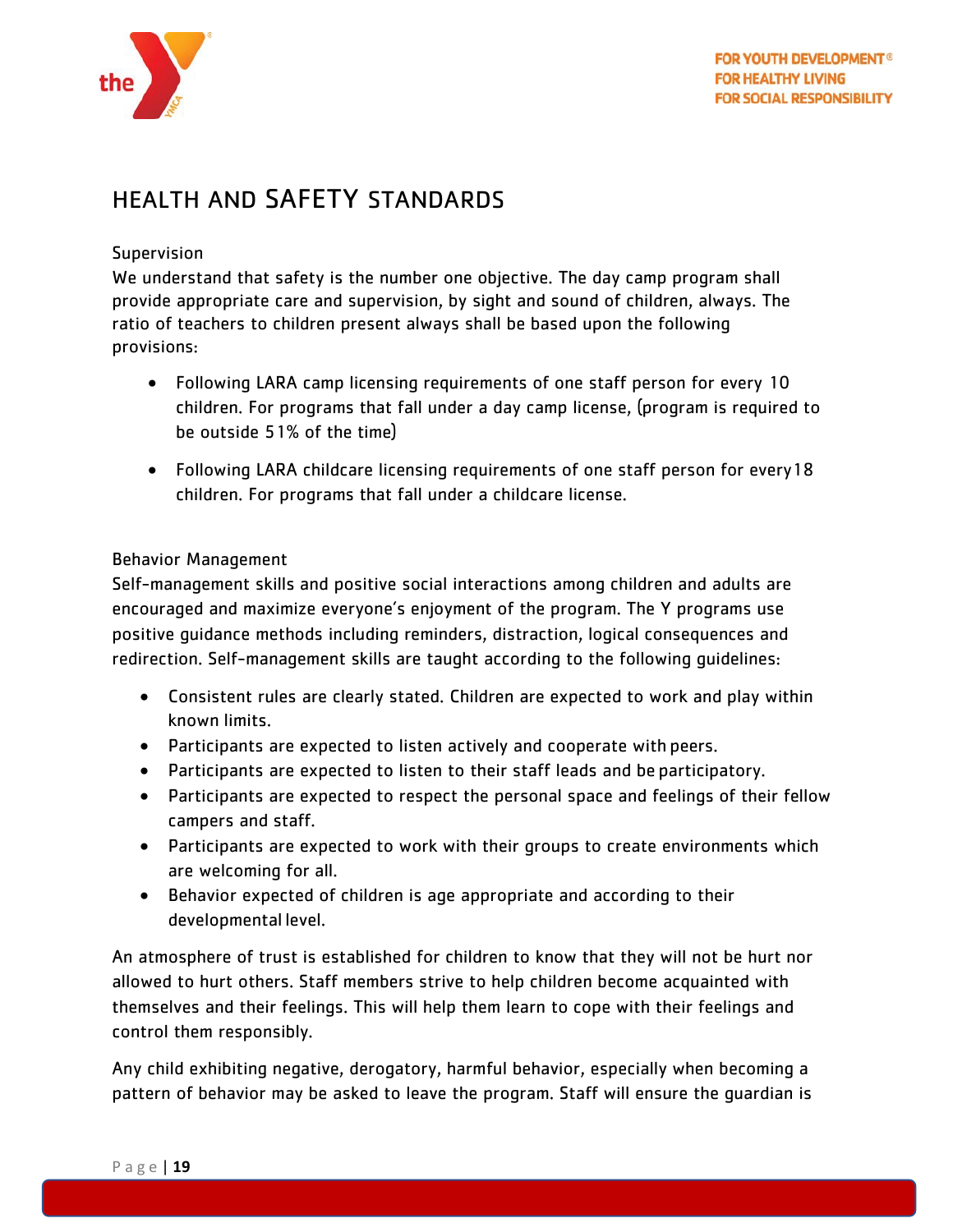

informed of any challenging behaviors. Prior to removal from program, staff will make every effort to provide an opportunity for the child to be successful in the program.

Staff will avoid the use of comparative remarks, threats, physical punishment, shaming, or labeling of children. At no time will spanking, shaking, hitting, or slapping be allowed. Children will not be deprived of meals, snacks, rest, necessary toilet use, or outdoor play or activity time as a means of punishment, nor will any child be confined in an enclosed area. Disciplinary techniques will be used which are appropriate to the age level of the child and which foster positive self-esteem and encourage the eventual internalization of selfcontrol. When a child acts inappropriately, he/she will be redirected to another activity. A discussion between child and staff will help the child to learn why his/her behavior was inappropriate. Occasionally, a child may be removed from the immediate situation until he/she is able to gain self- control.

#### OUR DISCIPLINE POLICY WILL INCLUDE THE FOLLOWING:

- If a child is unable to comply with the behavioral expectations, a conference will be held between the program director and child. The parents/guardian will be notified in writing and a phone call will bemade.
- If after the above conversation the child is still unable to comply with the behavior expectations, the program director will set up a conference with the parents/guardian. A behavior agreement will be established and signed by the child (if appropriate), parents/guardian and the programdirector.
- If the child's behavior continues to be disruptive and/or unsafe, the child will be subject to suspension or dismissal.
- Failure of the parents/guardian to attend a conference and cooperate will subject the child to suspension or dismissal.

#### BEHAVIORS THAT MAY RESULT IN IMMEDIATE DISMISSAL INCLUDE BUT ARE NOT LIMITED TO:

- Any action that could threaten or pose a direct threat to the physical/emotional safety of the child, other children orstaff
- Fighting
- Possession of a weapon of any kind
- Vandalism or destruction of YMCA property or property of others
- Inappropriate conduct
- Swearing or cursing
- Running away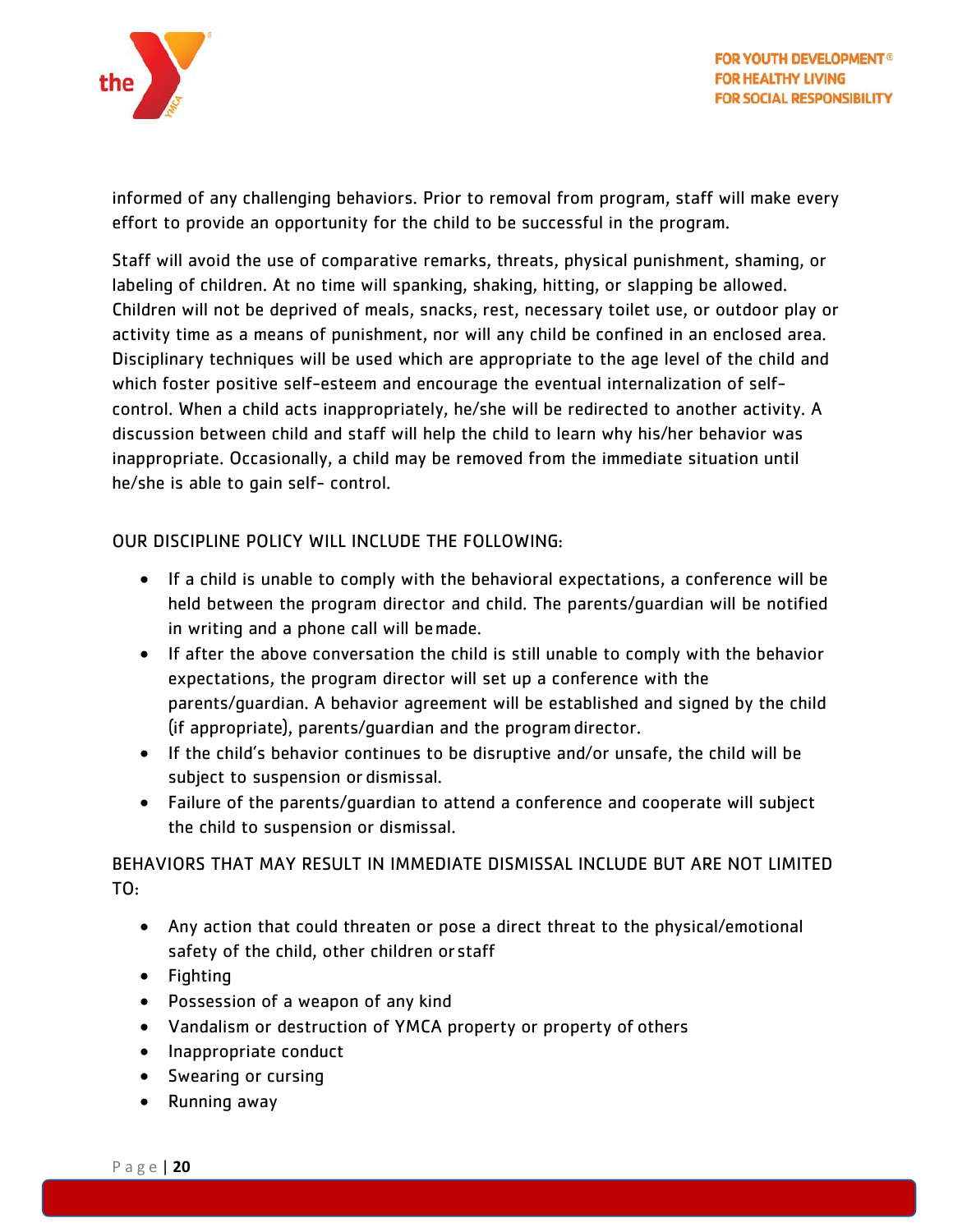

#### <span id="page-21-0"></span>Meals and Nutrition

Campers are required to bring their own lunch for some locations, at other locations meals will be provided. A light breakfast/morning snack and afternoon snack will be provided by the YMCA. Refrigeration is limited therefore it is necessary to include a freezer pack to keep their food cold until lunch time. Please do not send microwavable food. We ask that campers bring nutrient dense food and avoid fried foods and foods high in sugar and saturated fats. Any food provided by the YMCA will meet licensing requirements. Water will be the primary beverage served. No sugar sweetened beverages will be served. If your child forgets their lunch, staff will call the parents listed on the emergency card until one is reached.

#### <span id="page-21-1"></span>DAVID D. HUNTING YMCA DAY CAMP ONLY

Meals will be provided by the program. Mealtime allows children the chance to make healthy choices, develop relationships, and practice self-help skills. It is also a time for socializing, using table etiquette and learning about nutrition and new foods. Children participate in helping with meal set-up, as well as serving their own food. Meals are served family style with adults sitting at the table, fostering socialization.

The daily meal program includes breakfast, lunch and snack. The menus and portions will follow nutritional guidelines established by the U. S. Department of Agriculture. Serving sizes for fruitand vegetables is between  $\frac{1}{4}$  and  $\frac{1}{2}$  cup depending on the age of the child. Under these guidelines, we offer children a variety of healthy foods. A current menu will be posted. Children with special dietary needs, such as those with allergies or diet restrictions, will work with the program director to accommodate those needs. All food allergies or restrictions must have a written doctor or family statement of the allergy/restriction on file.

Food served in our program will be primarily low-sugar and low fat in nature. Low fat (1%) or nonfat milk is served. Only 100% juice will be served, and no more than 4ozs will be served daily. The program will ask families to refrain from bringing in sugar sweetened beverages (soda, energy drinks, sports drinks, powdered drinks, etc.) or fried foods for classroom parties and program events. Water will be available to children throughout the day and at every meal and snack. Meal requirements for the childcare food program are available on request.

Child Nutrition Programs are open to all eligible children and adults regardless of race, color, national origin, sex, age or handicap. Any person who believes he/she has been discriminated against, in any USDA-related activity, should write to the Secretary of Agriculture, Washington DC 20250.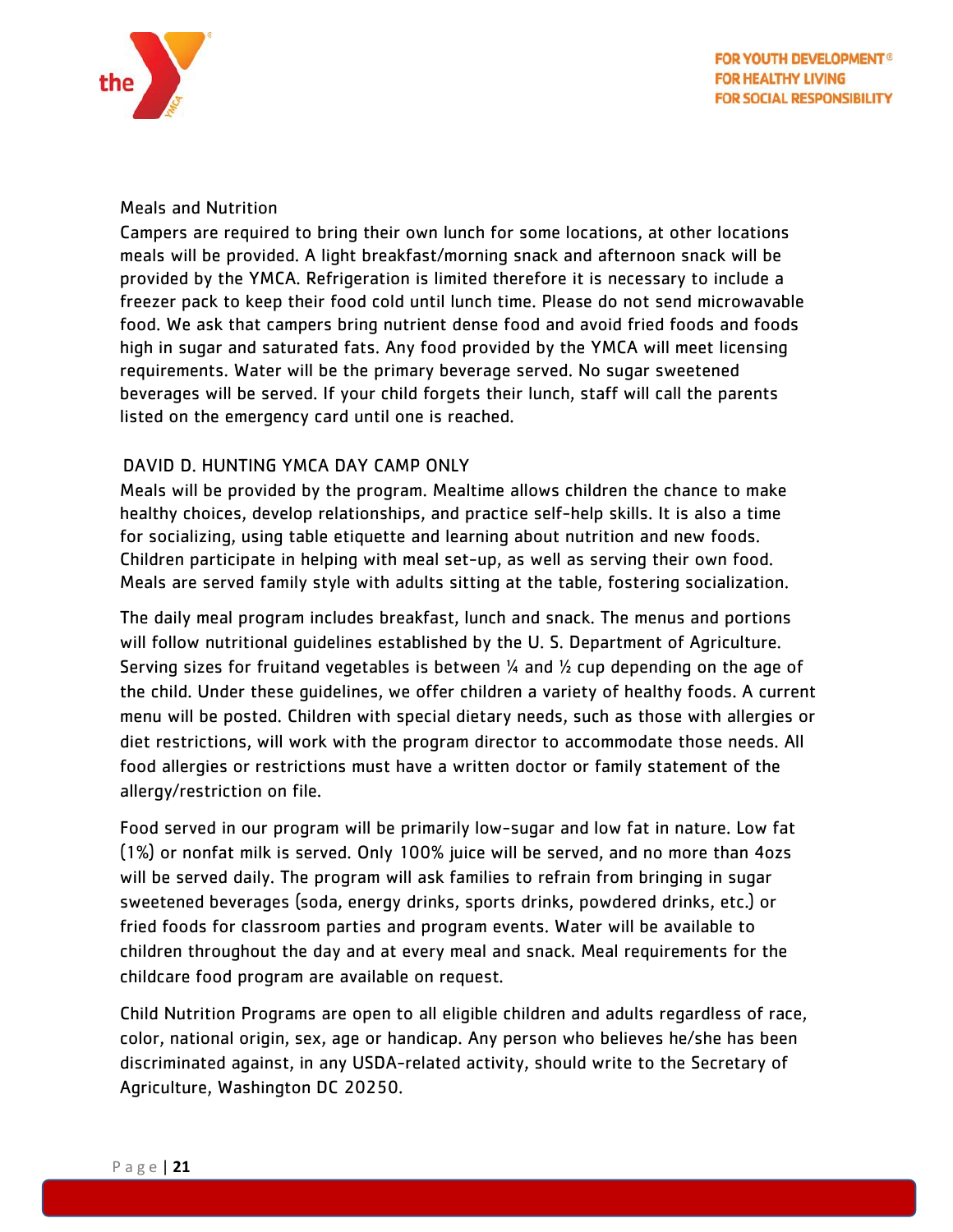

#### <span id="page-22-0"></span>**Medication**

All medication will be administered to the child only after the medication permission form is completed by the parent. ALL MEDICATION:

- Must be in the original container, and labeled with the child's name, locked, and stored according to instructions and out of the reach of children
- Must have the pharmacy label (for prescription) indicating the child's name, physician's name, instructions, and name and strength of the medication and be given in accordance with thoseinstructions
- Must include a proper dispenser provided by the parent (ex: measuring spoon, syringe, etc.)
- Will not be added to a beverage or food by a staff unless indicated on the prescription label

All medications will be checked for expiration upon administration. Expired medications will be returned to the parent for disposal. Any left medications will be destroyed or disposed of. The program will maintain a written record of the time and amount given, who administered the medication, and the child receiving it for all medications.

If your child has a medical condition that requires the use of injection medications (epipen, insulin shots, and seizure medications), families will be required to submit an emergency action plan signed by your child's physician.

#### <span id="page-22-1"></span>Communicable Diseases

To provide a healthy and engaging environment, staff will handle any case of communicable diseases in the following manner:

- Fever 100 by mouth and 99 under arm (one-degree calibration) will require a call to the family for the child to be picked up, this guideline follows the recommendations of the CDC.
- Diarrhea (2) loose, watery stools (even if no other sign is noted)- call parent for consult, if no explanation remove child from program/encourage pick up
- Any vomiting (exceptions for burp up) will require a call to the family to have the child pickedup.
- Rash (any rash) already known to parents do not call parents- unless there is a difference in appearance.
- Bodily drainage (even with no other symptoms) will require a call to the family and for the child to be pickedup.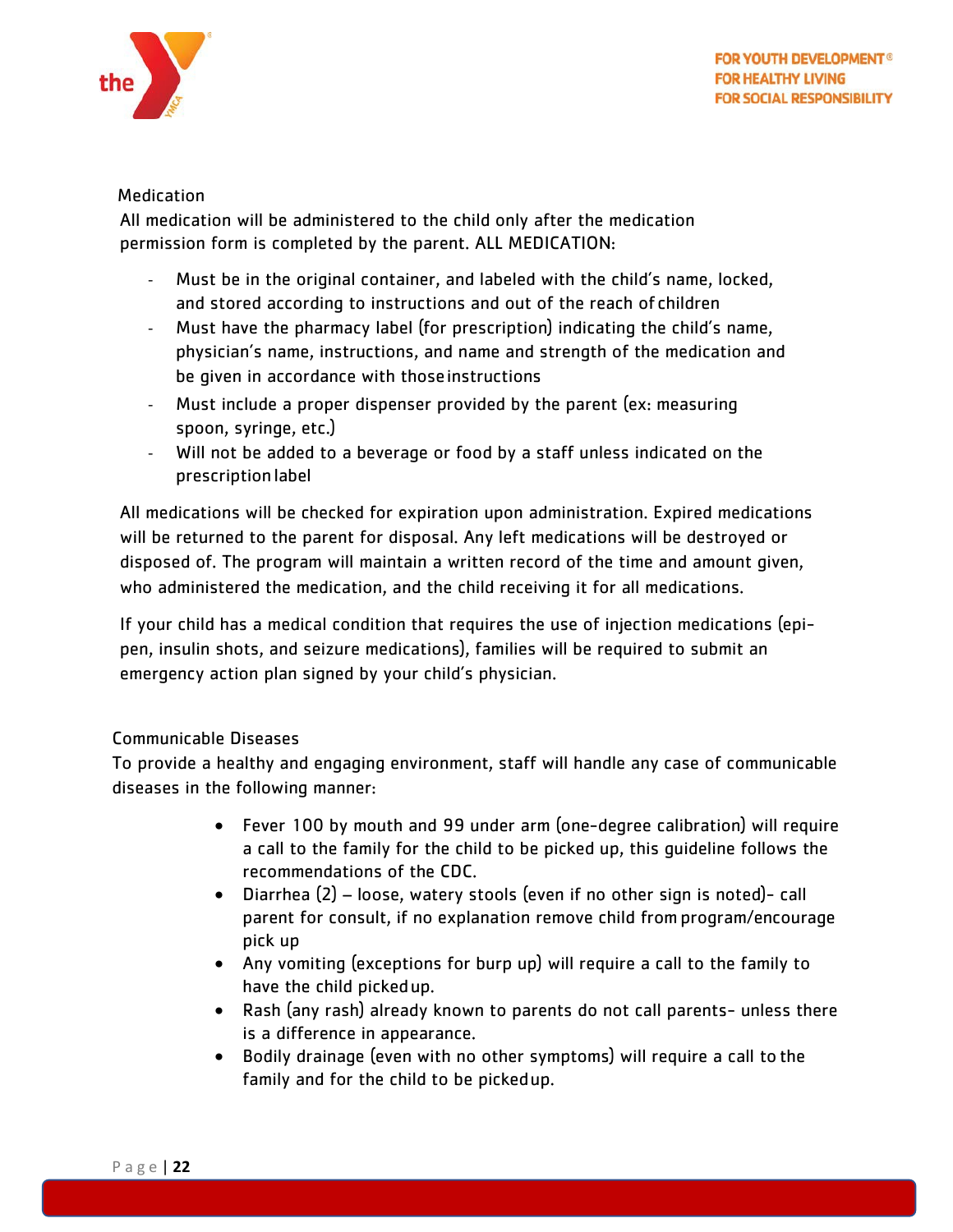

The Program leadership reserves the right to decide whether a child is healthy enough to be in programming; the site leadership works closely with the headquarter office representative to ensure there is thorough consideration in these cases.

We reserve the right to remove a child from programming in the case of concern for disease exposure.

Returning to Program:

- Child must be symptom free for 24 hours to return to program.
- Temperature has been below 100 degrees for 24 hours without Tylenol or aspirin.
- Having taken an antibiotic for at least 24 hours, if prescribed.
- It has been 24 hours since the last episode of vomiting or diarrhea, without medication.
- The nasal discharge is not thick, yellow, and/or green.
- Eyes are no longer discharging, or the condition has been treated with an antibiotic for 24 hours.
- The rash has subsided, or the physician has determined that the rash is not contagious.

#### <span id="page-23-0"></span>Lice Procedures

Children are exposed to many things in their environment leaving them vulnerable to many circumstance, one common occurrence is lice. When handling a lice situation our programs follow the steps listed below.

If parent notifies the program after child has attended programming:

- Clean Materials immediate soft spongy absorbent
- Post notifications of exposure (always include a footnoted date)
- Post at the site on entry and exit doors- classroom specific door parent communication area.

When appropriate (large exposures) an email notification may be sent. Any email communication sent to describe communicable disease and/or lice must be approved by the association licensing representative.

When the child returns to the program the lead program staff will complete a louse check before being permitted to attend program.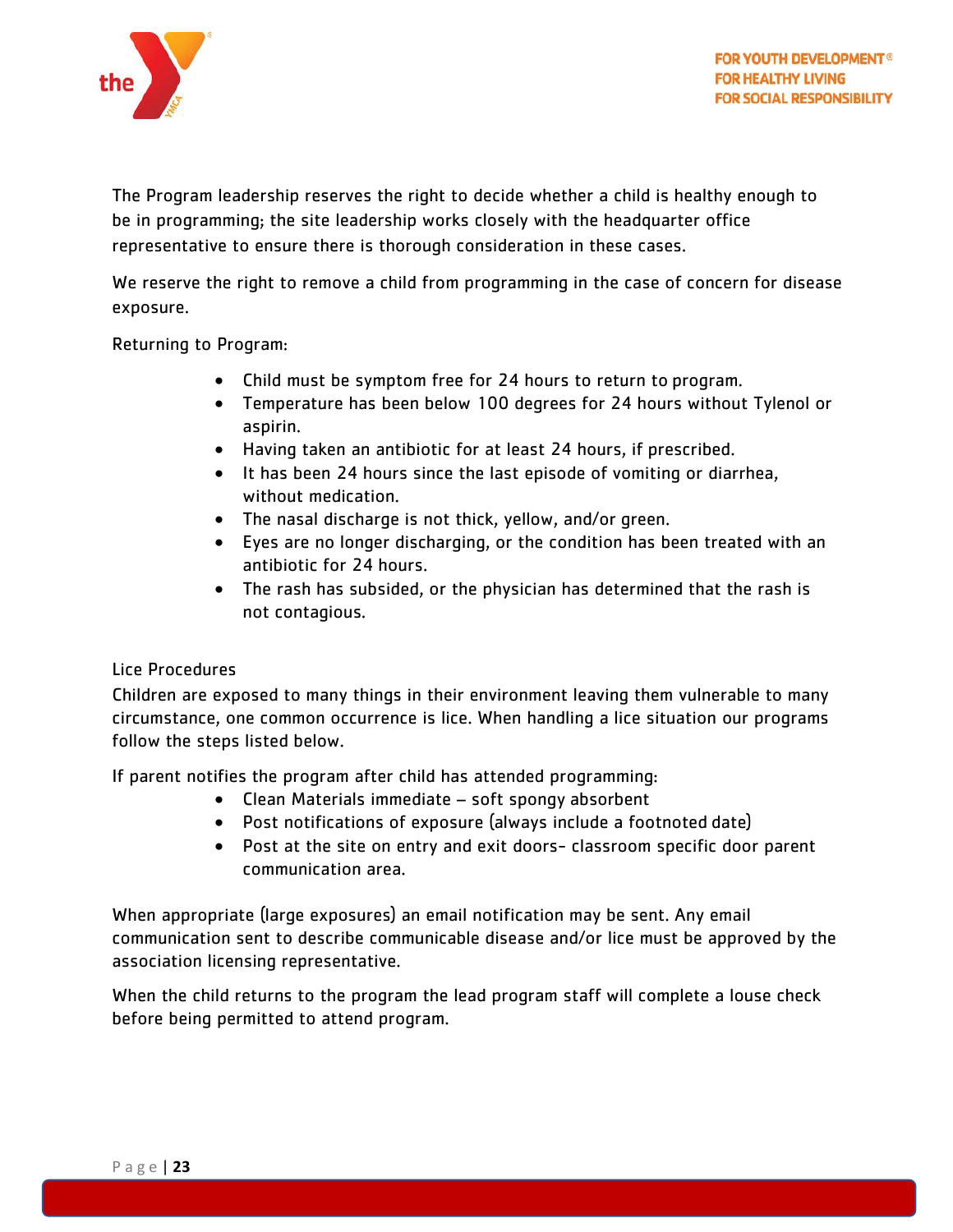

#### <span id="page-24-0"></span>Pest Management

Each program will have a pest management plan when pesticide applications should occur in the building (to be done by the school district). The plan will include the following:

- An annual notification will be provided to the parents, informing themthat they will receive advance notice of pesticide applications.
- The notifications shall specify two methods by which the advance notice of pesticide application will be given (e-mail, newsletter, sign, etc.).
- The advance notice shall contain information about the pesticide, including the target pest or purpose, approximate location, date of the application, contact information at the center, and a toll-free number for a national pesticide information center recognized by the Michigan Department of Agriculture.

Liquid spray or aerosol insecticide applications may not be performed in a room of a childcare program unless the room will be unoccupied by children for no less than 4 hours or longer, if required by the pesticide label use directions

#### <span id="page-24-1"></span>Sun Protection

Parents should apply sunscreen before campers arrive to camp in the morning. Staff will remindthe children to reapply multiple times throughout the day and assist younger children. Out of respect for the privacy, protection of all and in consideration the number of participants, the staff will only assist in application when necessary, otherwise children will be expected to apply sunscreen independently. Parents are responsible for providing and labeling the sunscreen (minimum of SPF 30 and preferable "All Day" and "Waterproof"). We recommend spray on sunscreen. If sun exposure is ever a problem, please notify your program director so extra precautions and applications can be made. The YMCA has limited reserve supply of sunscreen, please ensure all efforts are made to provide your child with sunscreen. A note or phone call will be made as a reminder to pack sunscreen daily.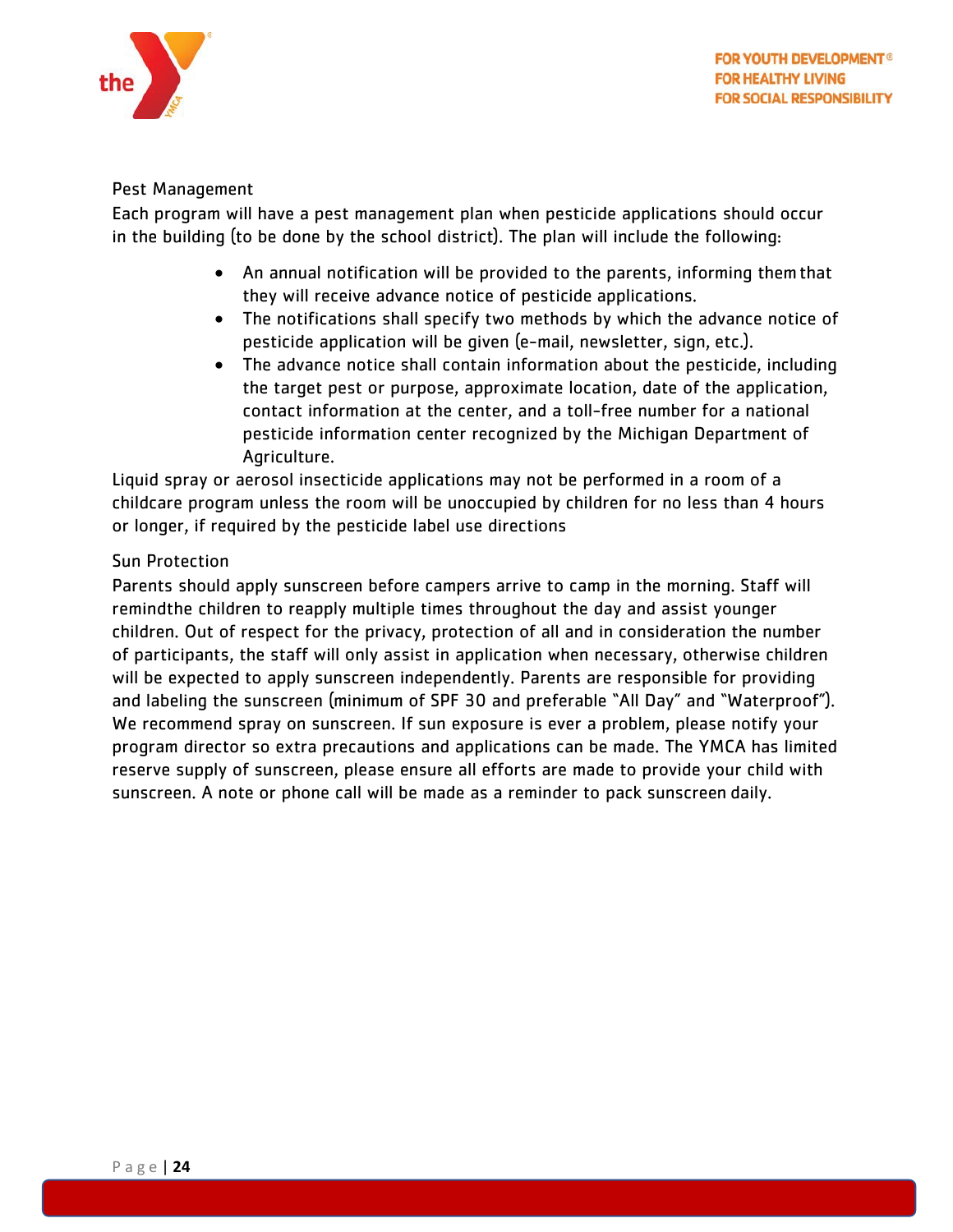

## <span id="page-25-0"></span>**EMERGENCY AND PREPARDNESS**

Staff members are trained in basic emergency procedures. This includes, fire evacuation, tornado, lock down, serious accident or injury, intruders, bomb threats and other natural or man-made disasters (inclement weather, gas leaks, chemical spill, electrical, heat, water, structural failure, etc.…). We will adhere to guidelines and recommendations from emergency personnel with regards to other emergencies and proper evacuation and protocols.

#### <span id="page-25-1"></span>Fire Drills / Tornado Drills

Each room has emergency plans, routes, and procedures posted. The program practices fire drills and tornado drills on a regular basis.

#### <span id="page-25-2"></span>First Aid Kits

First aid kits are in each program space. When leaving the program area, even going out of the school, staff will take along the first aid kit. Our staff is required to wear gloves whenever they are dealing with any bodily fluids. This includes, but is not limited to, blood, vomit, and fecal matter.

#### <span id="page-25-3"></span>Accident/ Injury

For minor accidents (bump, scrape, etc.…), parents will be notified no later than the end of the day. In the event a child is seriously injured (head injury, excessive bleeding, broken limb, seizure, etc.), the parent will be notified immediately. If a child needs to go to the hospital via ambulance before the parent arrives, a staff member will accompany the child to the hospital until the parent arrives.

#### <span id="page-25-4"></span>Incidents

Families will be verbally notified within one hour if an incident should occur while their child is in care of the program. An incident includes, but is not limited to, the following:

- A child is lost or left unsupervised.
- Alleged sexual contact between children or a child and a staff member or volunteer.
- Physical discipline of a child by a staff member or volunteer.

#### <span id="page-25-5"></span>Evacuation and Relocation

The program will have a shelter-in-place/lock down plan (example: tornado, intruder) to keep children and staff in place inside the building, an on-site evacuation plan (example: fire, facility issue) and an off-site evacuation that will be directed by a government agency in the event of a threat (natural or man-made). Families will be notified of the relocation and reunification process by their program director. Children that require individual care will be assigned to a caregiver.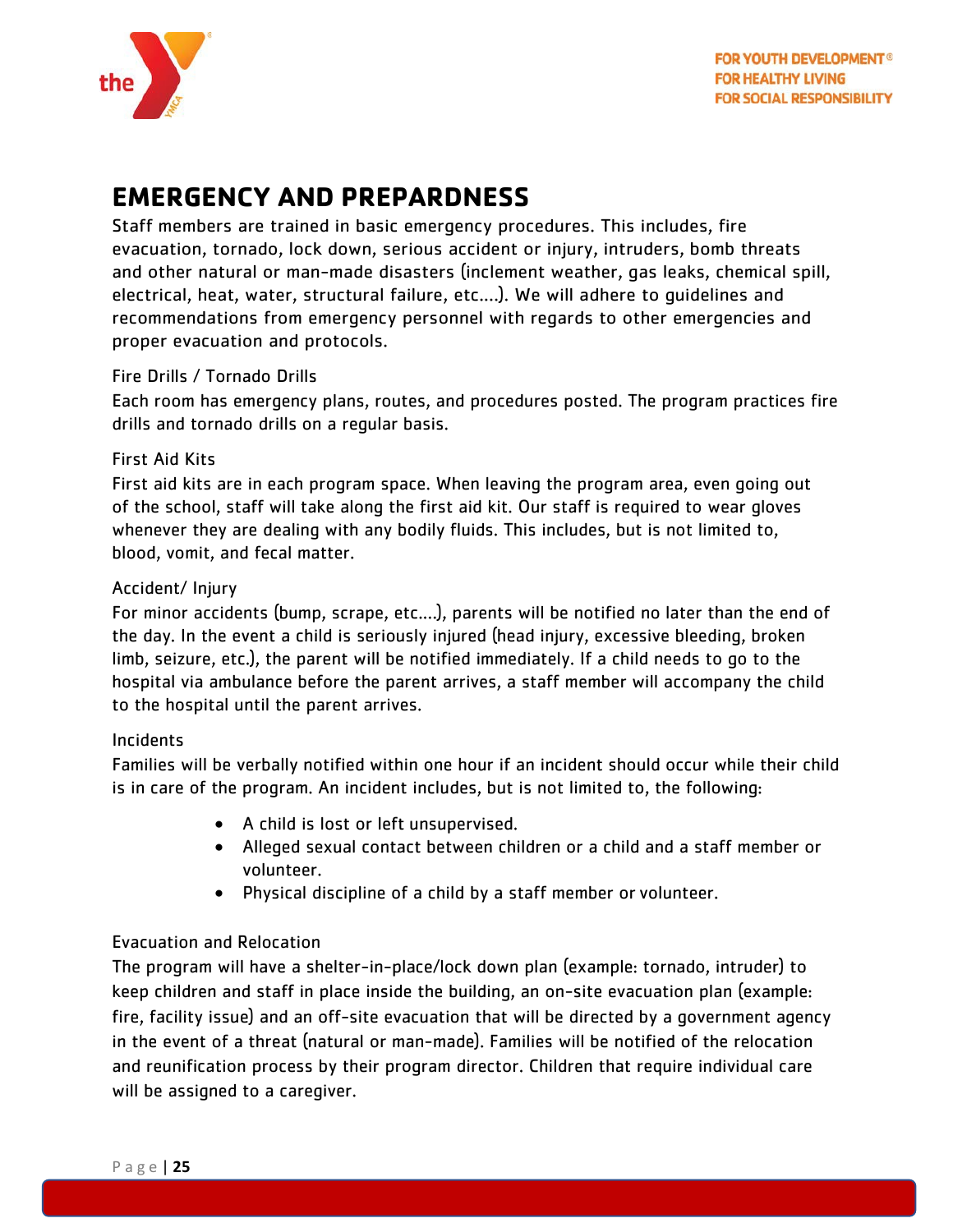

## <span id="page-26-0"></span>**STAFF/ VOLUNTEERS**

#### <span id="page-26-1"></span>**Staff**

The YMCA of Greater Grand Rapids is confident that our staff team is the very best. Combined with a fun-loving spirit and skill set, our staff team looks forward to making your child's experience magnificent.

Staff members are carefully screened, well trained and fully prepared to help each child create priceless memories. Staff are trained in the following areas (this list is not inclusive of all topics covered):

- Active, Low Active & Transitional Instruction
- Project Based Learning Activities
- Character Development
- Health and Wellness Curriculum
- Literacy
- Age Appropriate Activities
- Child Abuse and Prevention
- Behavior Management and Bully Prevention
- General Risk Management and Prevention

Thorough screening and interviewing procedures will be consistently followed. All staff will be required to submit to a criminal background check prior to offer of employment being made, which includes in and out of state felony and misdemeanor checks, sex offender clearance, and reference checks. Staff will also be required to submit proof of a Child Protective Services Central Registry clearance and or fingerprint clearance if required. In addition, staff will have blood borne pathogen, diversity, and child abuse and neglect prevention training. At a minimum, one person in the program, always, will be certified in CPR and First Aid.

#### <span id="page-26-2"></span>Volunteers

Volunteers, including parents, are welcome and very much appreciated in YMCA programs. All volunteers are required to submit a criminal background check and have a Michigan State Police Sex Offender Registry clearance. Volunteers that give 4 hours or more of their time, per week, are also required to attend training sessions and show proof of a negative TB test. Volunteers are always supervised by the classroom teacher and/or director. Volunteers are a vital part of the childcare program and their help is greatly appreciated.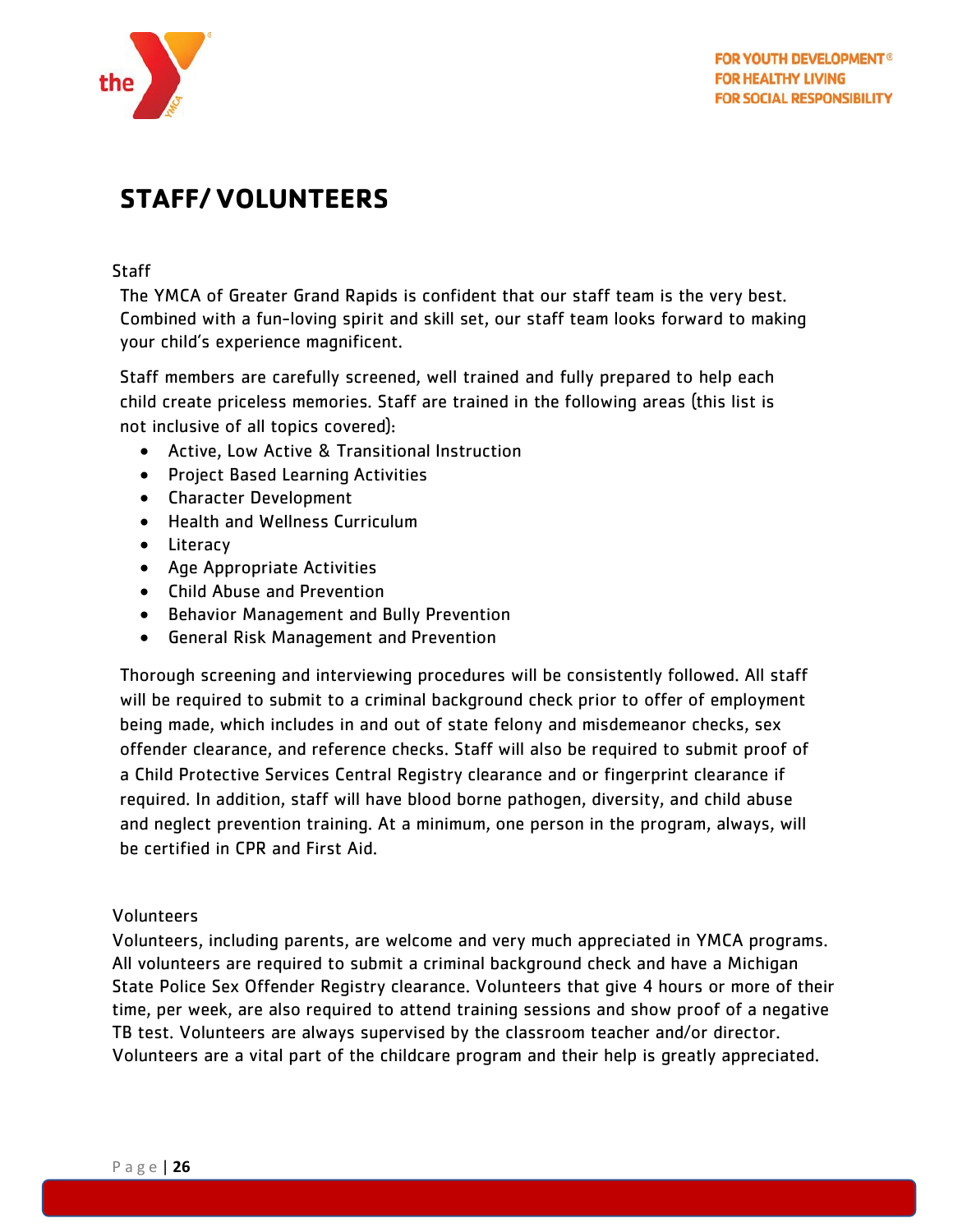

#### <span id="page-27-0"></span>LARA Compliance/Regulation Management/Mandated Reporting

The YMCA provides childcare and camp programs which are regulated by the State of Michigan, and therefore we work in partnership to provide the childcare and camp programs we offer. Our programs are regulated by the Department of Licensing and Regulatory Affairs (LARA), this entails being subject to interim visits which are utilized to check on the day to day operations of the program confirming our commitment to compliance. This also includes renewal visits which confirm our eligibility to maintain our licensing status, when an incident or compliant is received our sites are subject to special investigation visits.

Any time an incident occurs during the program operating hours, we are required to selfreport this information in order to maintain our commitment to partnership and transparency with the state licensing office. Types of incidents which may be reported include a child tripping over a shoelace all the way to a more serious injury or occurrence. The state makes the decision on whether to further investigate an incident, this investigation is done to identify the programs role in the occurrence. Investigations may include the state representative contacting the families involved.

Youth development staff are mandated reporters, therefore in alignment with the Child Protection Law, we will and are required to report any suspected child abuse/neglect.

More information on the LARA can be found at [www.michigan.gov/lara.](http://www.michigan.gov/lara)

<span id="page-27-1"></span>Staff Relationship with Families Outside of the YMCA Programming Staff may not be alone, outside the YMCA, with children they meet in the YMCA programs. This includes babysitting, sleepovers, and inviting children to a staff member's home.

#### <span id="page-27-2"></span>Confidentiality Statement

The YMCA maintains confidentiality, and will respect the family's right to privacy, refraining from disclosure of confidential information (including health and assessment information) and intrusion into family life. However, when we have reason to believe that a child's welfare is at risk, we will share confidential information with agencies, as well as with individuals who have legal responsibility for intervening in the child's interest. Disclosure of children's records beyond family members, program personnel, and consultants having an obligation of confidentiality, shall require familial consent (except in cases of child abuse and/or neglect).